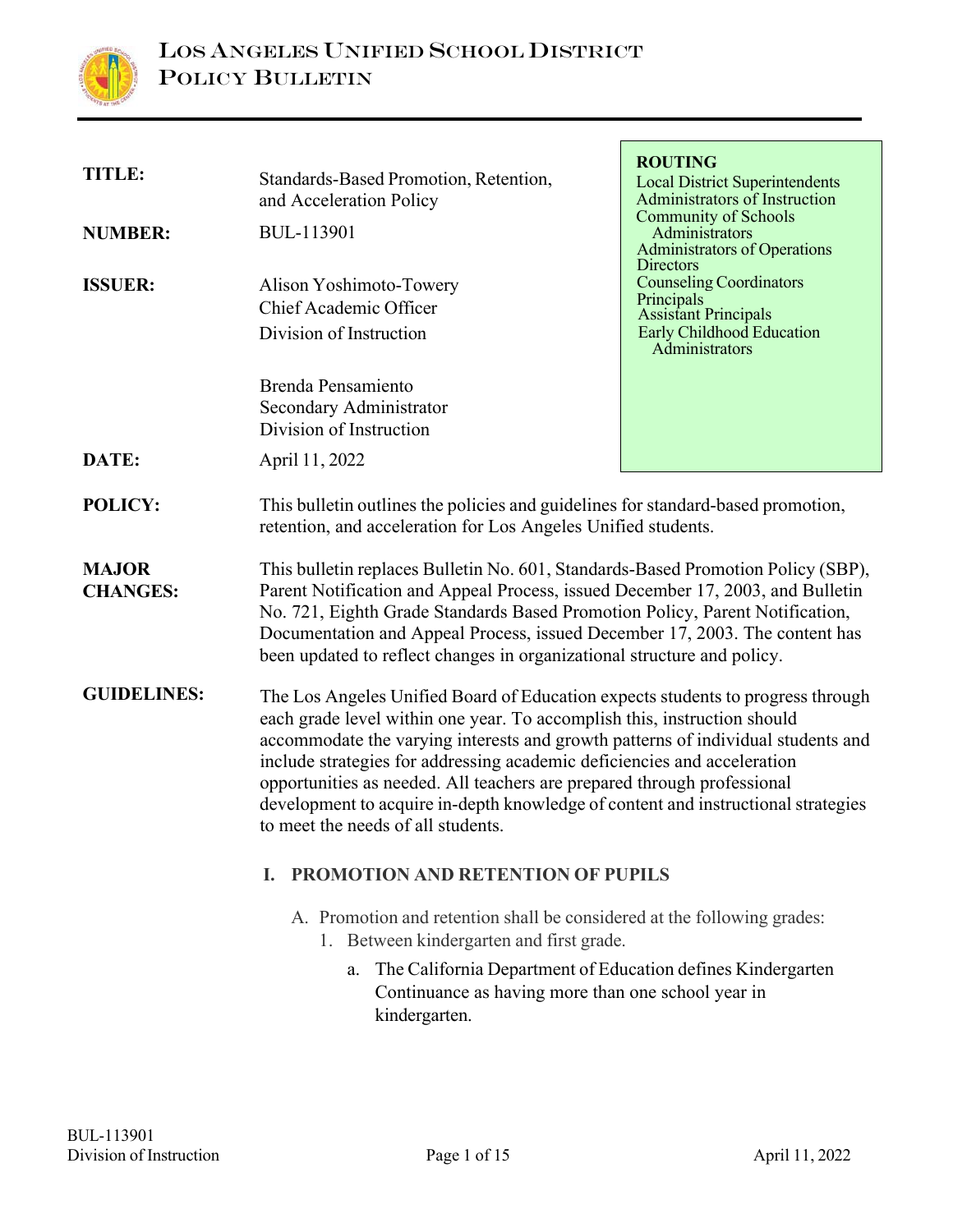

California Education Code sections 48011 and 48070-48070.5 provide that after a child has been lawfully admitted to kindergarten and has attended for a year, the child shall be promoted to the first grade unless the school district and the child's Parent/legal guardian/educational rights holder ("Parent") agree to have the child continue to attend kindergarten for not longer than one additional year. This rule applies whether a child begins kindergarten at the beginning of a school year or at some later date. Kindergarten students who have previously attended TK or ETK, are not eligible for retention. A Parent who agrees to have their child continue in kindergarten must sign the Kindergarten Continuance Form. For more information refer to REF-6756.1*, Kindergarten Continuance (Including Kindergarten Retention): Parental Agreement for Pupil to Continue in Kindergarten an Additional Year*, dated February 8, 2021.

- 2. Between second grade and third grade.
- 3. Between third grade and fourth grade.
- 4. Between fourth grade and fifth grade.
- 5. Between the end of elementary school and the beginning of middle school grades which typically occurs between fifth grade and sixth grade but may vary depending upon the grade configuration of the school.
- 6. Between the end of the middle school grades and the beginning of high school which typically occurs between eighth grade and ninth grade.
- B. The District may retain a pupil not included in grade levels noted above, or for reasons other than those specified below if such retention is determined to be appropriate for that pupil and written approval is received by the Parent. A student may be retained at any grade level in grades K-8. The decision to retain a student not included in the grade levels noted above or for reasons other than those stated in this policy must be discussed with and written approval received from the Parent and proper compliance with policy procedures must have been followed, as outlined below.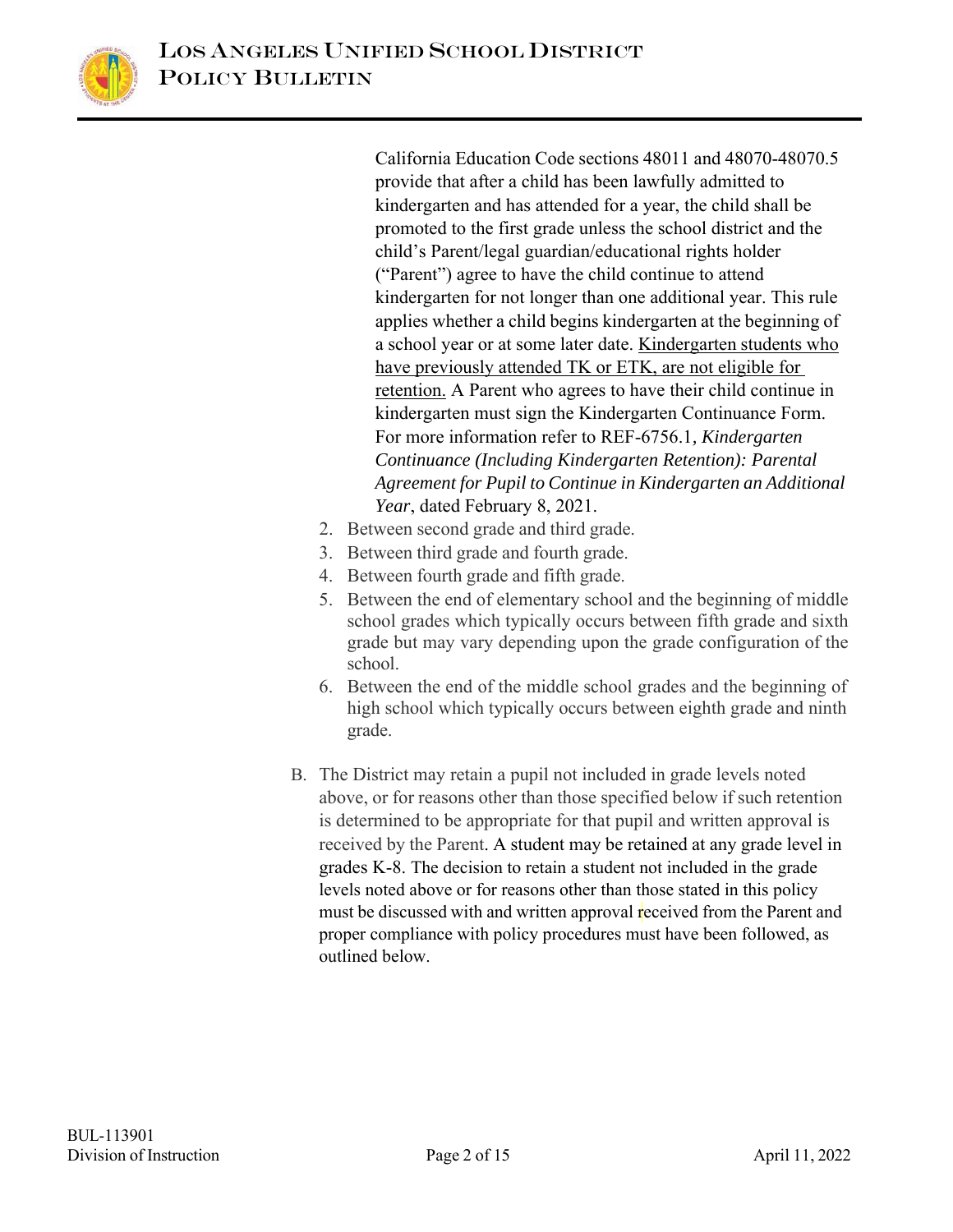

## **II. REQUIRED PROCESS FOR PROMOTION, RETENTION, AND ACCELERATION**

The teacher and the Student Support and Progress Team (SSPT) must review student progress and implement interventions throughout the school year. The SSPT team, teacher(s) and Parent will meet to consider whether a student is retained, retained with interventions and possible promotion, or promoted with interventions. Refer to BUL-6730.1, *A Multi-Tiered System of Support Framework for the Student Support and Progress Team,* dated July 13, 2017, and REF-43782, *Implementing a Multi-Tiered System of Supports Framework,* dated July 1, 2018.

Using the SSPT within an MTSS framework ensures students' needs are addressed. The MTSS framework is systemic, continuous, and predicated on high-quality first instruction, data-based decision making, evidencebased interventions, and assessment practices that are applied across all levels of the system to align resources and supports necessary for each student's academic, behavioral, and social-emotional success.

- A. The SSPT functions as a continuous process that:
	- 1. Evaluates student data
	- 2. Makes recommendations based on student need
	- 3. Ensures high quality intervention support
	- 4. Reviews progress monitoring data
	- 5. Makes data-based decisions regarding educational needs and identification of students who require a more intensive and targeted level of support
- B. The SSPT process consists of the following:
	- 1. Initial request, consultation meeting, referral information
	- 2. Development of intervention plan, goal setting, identifying programs, strategies, resources, interventions, tiers of support and progress monitoring
	- 3. Follow-up meetings
	- 4. SSPT process for "reclassification" meetings
	- 5. Accessing SSPT toolkit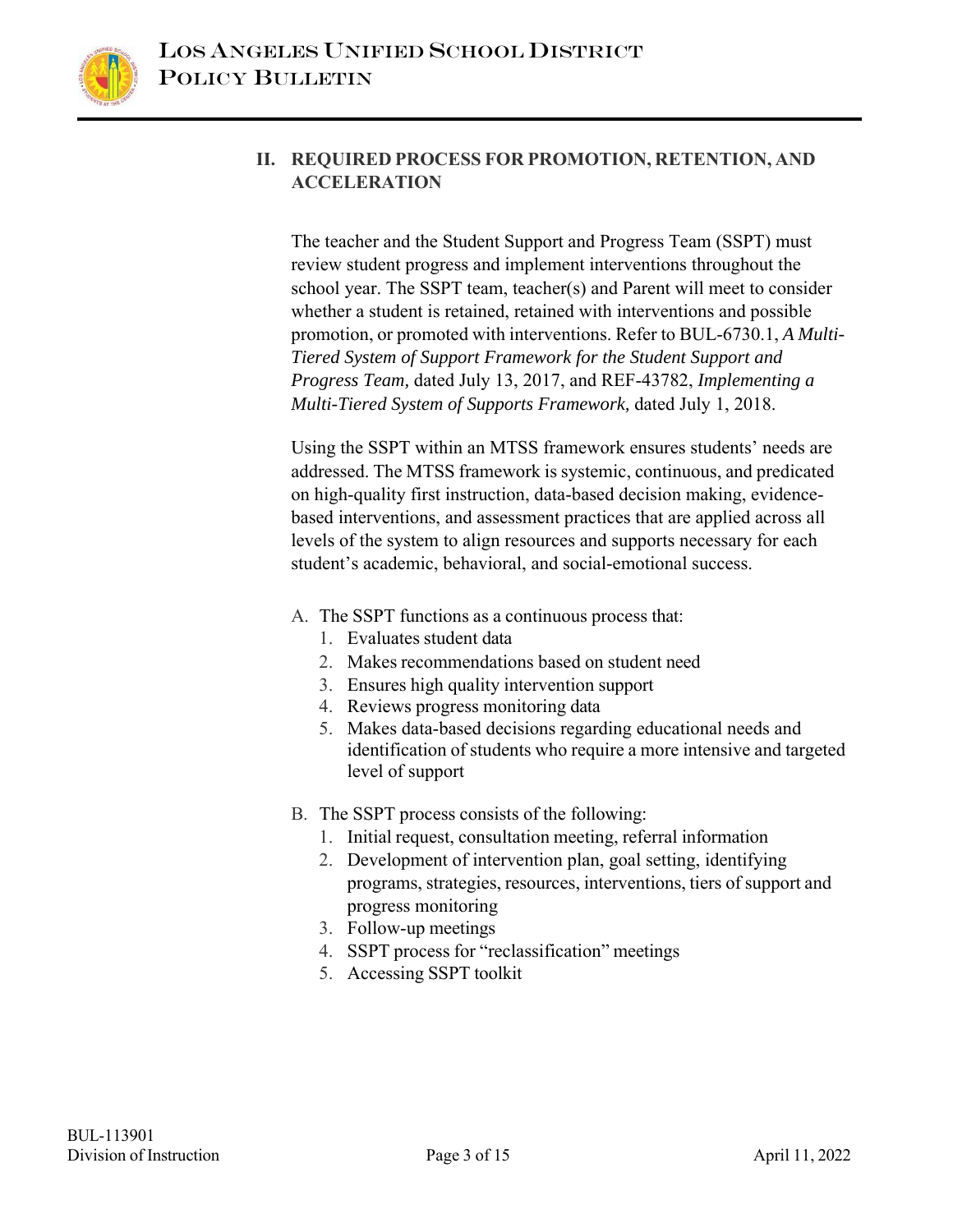

- C. The SSPT should follow a six-step solution seeking process:
	- 1. Analyze data to develop a thorough analysis of the student's progress
	- 2. Utilize data to prioritize needs
	- 3. Establish specific, measurable, achievable, relevant, and timely (SMART) goals
	- 4. Select evidence-based strategies for each SMART goal
	- 5. Determine result indicators to ensure that the identified evidence-based strategies are being implemented as designed and are achieving the desired effect on the whole child

For specific information and tools to establish responsive SSPT teams, refer to the MTSS toolkit at https://lausdaea.net/sspt/. In addition, use Attachment A, Standards-Based Promotion: End of School Year Promotion/Retention Determination Letter and if applicable, Attachment B, Justification for Promotion Letter for instances where the recommendation for promotion is determined based on other considerations, as authorized by Education Code section 48070.5 (d)(1).

## **III. DETERMINATION OF TEACHER(S): RETENTION/PROMOTION/ACCELERATION**

The teacher's evaluation shall be provided to and discussed with the pupil's Parent and the school principal before any final determination of pupil retention or promotion. For students with disabilities, please see Section VII of this policy for additional requirements prior to any final determination of pupil retention or promotion.

If the pupil does not have a single regular classroom teacher, the teacher of reading instruction for students in grades 2-3 will be responsible for the retention/promotion/acceleration decision. Teacher(s) of reading, English/language arts, and mathematics will be responsible for the retention/promotion/acceleration decision for students in grades 4-8.

A written determination, after review by the SSPT, shall specify whether the student will be retained, promoted, or accelerated, as applicable. If the determination is to not retain, the written determination shall include the reasons that retention is not appropriate for the pupil and shall include recommendations for interventions other than retention that in the opinion of the teacher are necessary to assist the pupil to attain acceptable levels of academic achievement (refer to Attachment A and B). If the teacher(s) recommendation to retain/promote/accelerate is contingent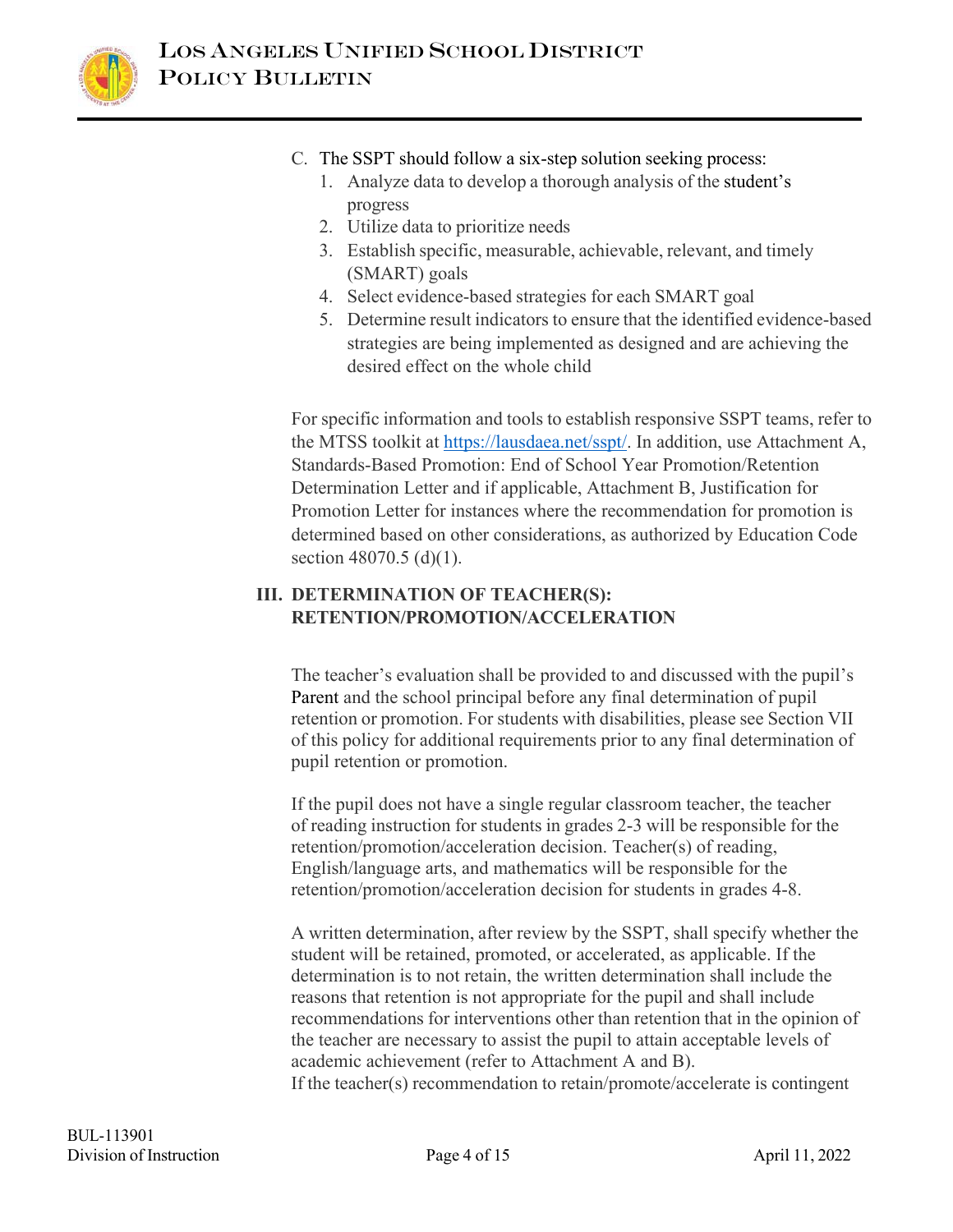

upon the pupil's participation in a summer school or interim session program, the pupil's academic performance shall be reassessed at the end of the program, and the decision to retain/promote/accelerate the pupil shall be reevaluated at that time.

## **IV. IDENTIFICATION OF PUPILS FOR RETENTION**

The identification of pupils who should be retained and who are at risk of being retained in their current grade level shall be made on the basis of either of the following:

- A. The results of the assessments administered pursuant to Article 4 (commencing with Section 60640) of Chapter 5 of Part 33 and the minimum levels of proficiency recommended by the State Board of Education pursuant to Section 60648.
- B. The pupil's grades and other indicators of academic achievement designated by the District.

Other indicators of academic achievement may include: Elementary:

- 1. Reading
	- a. Well-Below Benchmark or Below Benchmark on End of Year (EOY) DIBELS

OR

b. Standard Not Met or Standard Nearly Met on the Smarter Balanced assessment

OR

- c. Final progress report mark of "1" or "2" on the English Language Arts Composite Score.
- 2. Mathematics (Grades 4-5/6)
	- a. Not Met or Nearly Met on Edulastic Common Formative Assessment 3 (CFA 3)

OR

b. Standard Not Met or Standard Nearly Met on the Smarter Balanced assessment

OR

c. Final progress report mark of "1" or "2" on the Mathematics Composite Score.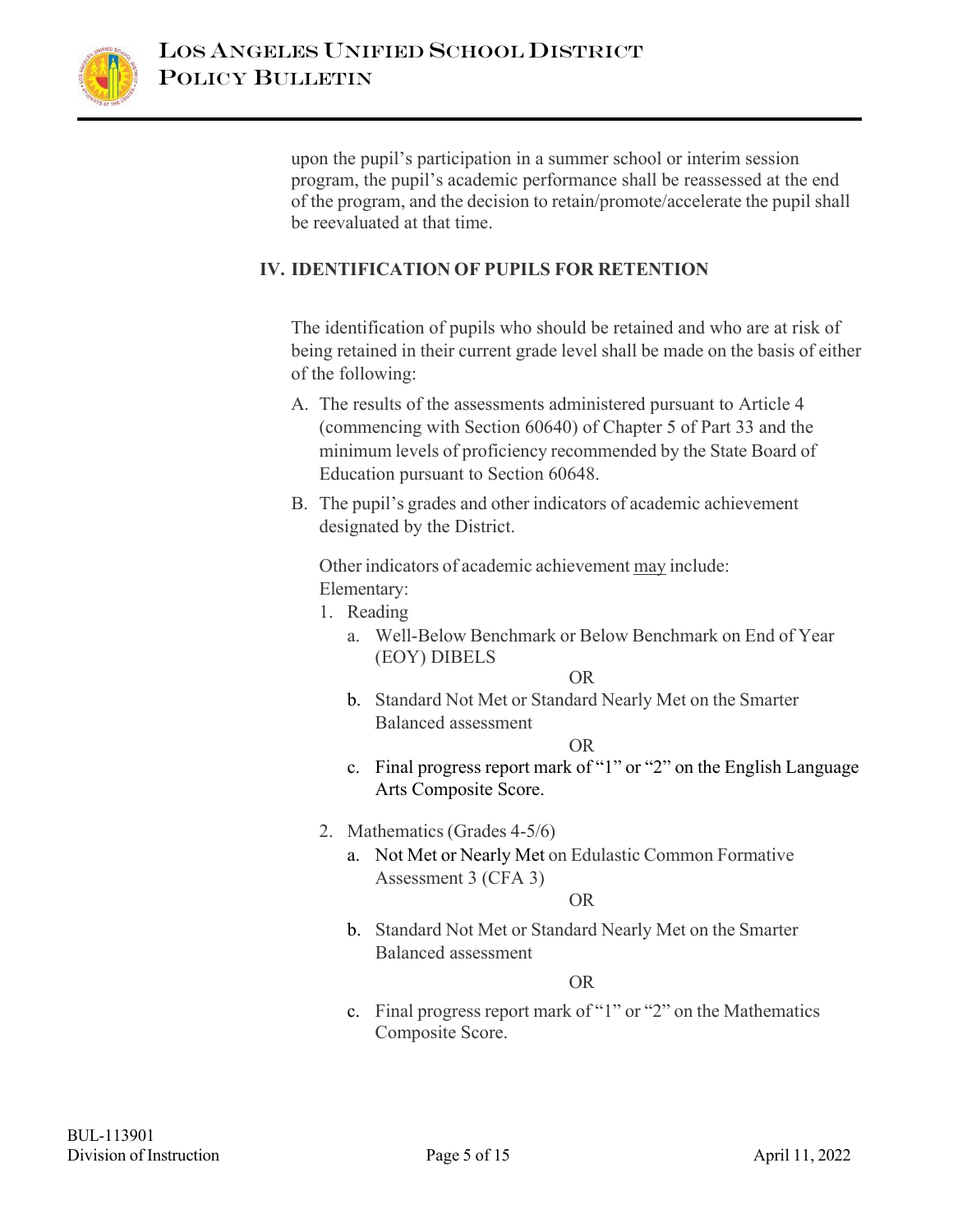

Middle School:

- 1. English Language Arts
	- a. Semester final grade "F" in both semesters of either ENG 6AB, ENG, 7AB, or ENG 8AB

AND

b. Performance Level 1 on the Renaissance Star Reading assessment on Middle of Year (MOY) and End of Year (EOY) administrations

OR

c. Standard Not Met on the ELA/Literacy Smarter Balanced Assessment

## 2. Mathematics

- a. Semester final grade "F" in both semesters of either MATH 6AB, MATH 7AB, or MATH 8AB AND
- b. Performance Level 1 on the Renaissance Star Mathematics assessment on the Middle of Year (MOY) and End of Year (EOY) administrations

OR

c. Standard Not Met on the Mathematics Smarter Balanced Assessment

Additional Considerations:

Between kindergarten and first grade, second and third grade, and third and fourth grade, identification shall be made primarily on the basis of the pupil's level of proficiency in reading.

Between fourth and fifth grade, between elementary and middle school, or between middle school and high school, identification shall be made primarily based on the pupil's level of proficiency in reading, English language arts, and mathematics.

If any of the measures noted above identifies that a pupil is performing below the minimum standard for promotion, the pupil should be considered for retention in the pupil's current grade level unless the pupil's regular classroom teacher determines in writing that retention is not the appropriate intervention for the pupil's academic level.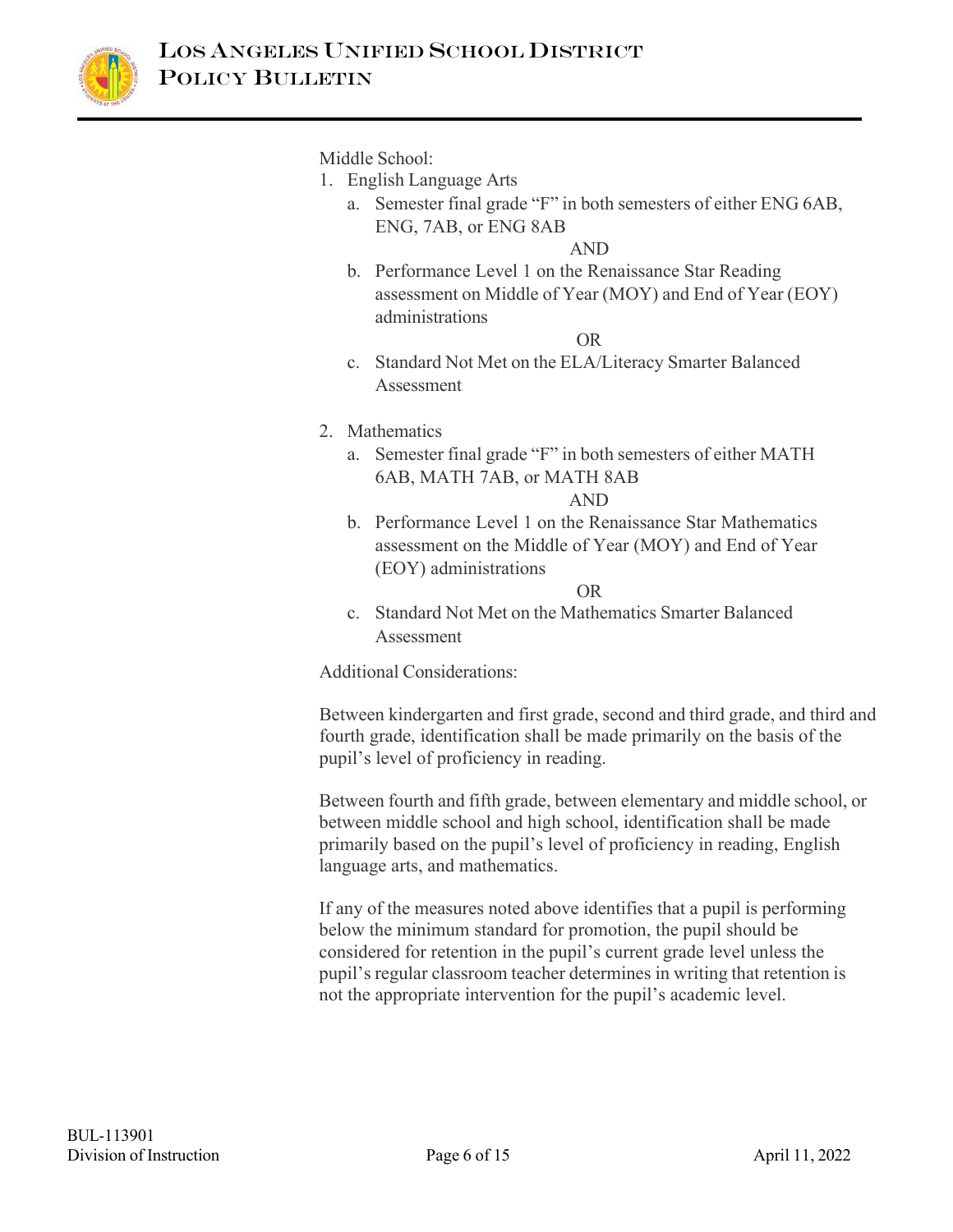

## **V. PARENT NOTIFICATION**

The school shall notify the Parent when a pupil is identified as being at risk of retention or identified for promotion, as early in the school year as practicable. The Parent shall have the opportunity to consult with the teacher or teachers responsible for the decision to promote or retain the pupil. Opportunities for remedial instruction will be provided to pupils who are recommended for retention or who are identified as being at risk for retention.

## **VI. ENGLISH LEARNERS**

As defined by federal and state law, an English Learner is a student whose difficulties in speaking, reading, writing, or understanding the English language may be sufficient to deny the individual the ability to meet challenging state academic standards, the ability to successfully achieve in the classroom where the language of instruction is English, or the opportunity to participate fully in society. To provide the most effective services to all English Learners, we must value the extensive linguistic and cultural assets they bring from their communities and families to the classroom. All schools are expected to provide a Multi-Tiered System of Support for English Learners who are struggling academically, linguistically, socio-emotionally, and/or behaviorally.

All progress monitoring begins in the classroom with daily use of formative assessments of language and content knowledge, such as student progress forms (SPF). At the school-wide level and for specific student groups (Newcomers, PLTELs, and LTELs) and at-promise English Learner students, the SSPT plays a pivotal role in monitoring the progress of English Learners.

Before considering retention of English Learners, schools must provide intervention and progress monitoring as indicated in REF-070901 *Monitoring English Learners Academic Progress*, *ETK-12*, Section 5. The intervention plan includes English language support that is appropriate to the students' linguistic and/or academic needs. The SSPT must also monitor the plan's implementation and the effectiveness of the intervention services.

The SSPT monitors the progress of at-promise English Learners and their responses to interventions provided. A follow-up meeting should be held at the conclusion of each intervention interval. If an at-promise English Learner does not show measurable progress following the provided intervention, the SSPT should: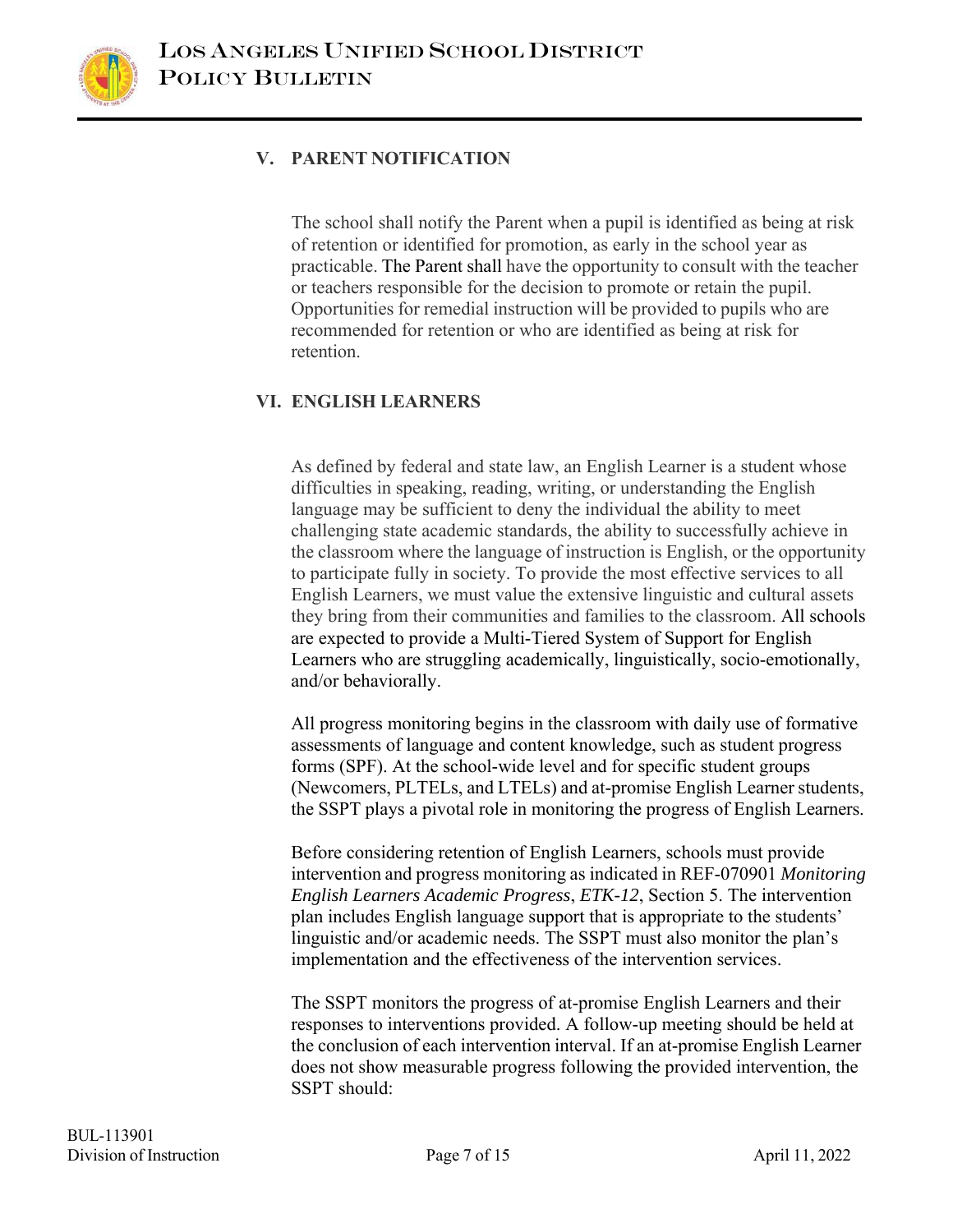

- A. Revisit the intervention plan for the at-promise English Learners
- B. Modify the intervention provided (i.e., instructional strategy, intervention program, goal, grouping, duration, and frequency)
- C. Adjust the level of tiered support based on student data outcome
- D. Implement a modified intervention plan
- E. Revisit and document on Individual Reclassification Plan (IRP)

The English Learner Progress Profile and Individual Reclassification Plan (IRP) are additional data sources that shall be used to support in comparing the English Learner student's progress in meeting the established progress expectations. For more information refer to REF-070901 *Monitoring English Learners Academic Progress*, *ETK-12 Attachment A-1*, dated December 21, 2020.

## **VII.CONSIDERATIONS FOR STUDENTS WITH DISABILITIES (SWDS)**

The state of California allows local governing boards to determine promotion standards that apply to all students, including those with disabilities. For SWDs for which retention is a consideration, the following applies: all SWDs shall have the same notification; documentation; intervention; and communication to families and students of the possibility of retention as outlined above for students without disabilities. This includes warning notices.

When a student eligible for special education is not progressing at the expected rate academically, and prior to determination for retention or promotion, an Individualized Education Program (IEP) team meeting must be held to consider the following:

- A. Is the current IEP for the student's academic, linguistic, social, emotional, behavioral needs appropriate?
- B. Is the manner of assessment appropriate, including accommodations and modifications identified in the IEP?
- C. Were all the services required by the District provided?
- D. Were the linguistic needs of English Learners appropriately identified?
- E. Was the assessment conducted consistent with the IEP?
- F. Was the student's promotion standard appropriate and clarified in the IEP?

Goals, accommodations, and/or modifications, should be refined as needed to provide appropriate support. Additionally, intervention to address the areas of need in preparation for the next grade should be considered.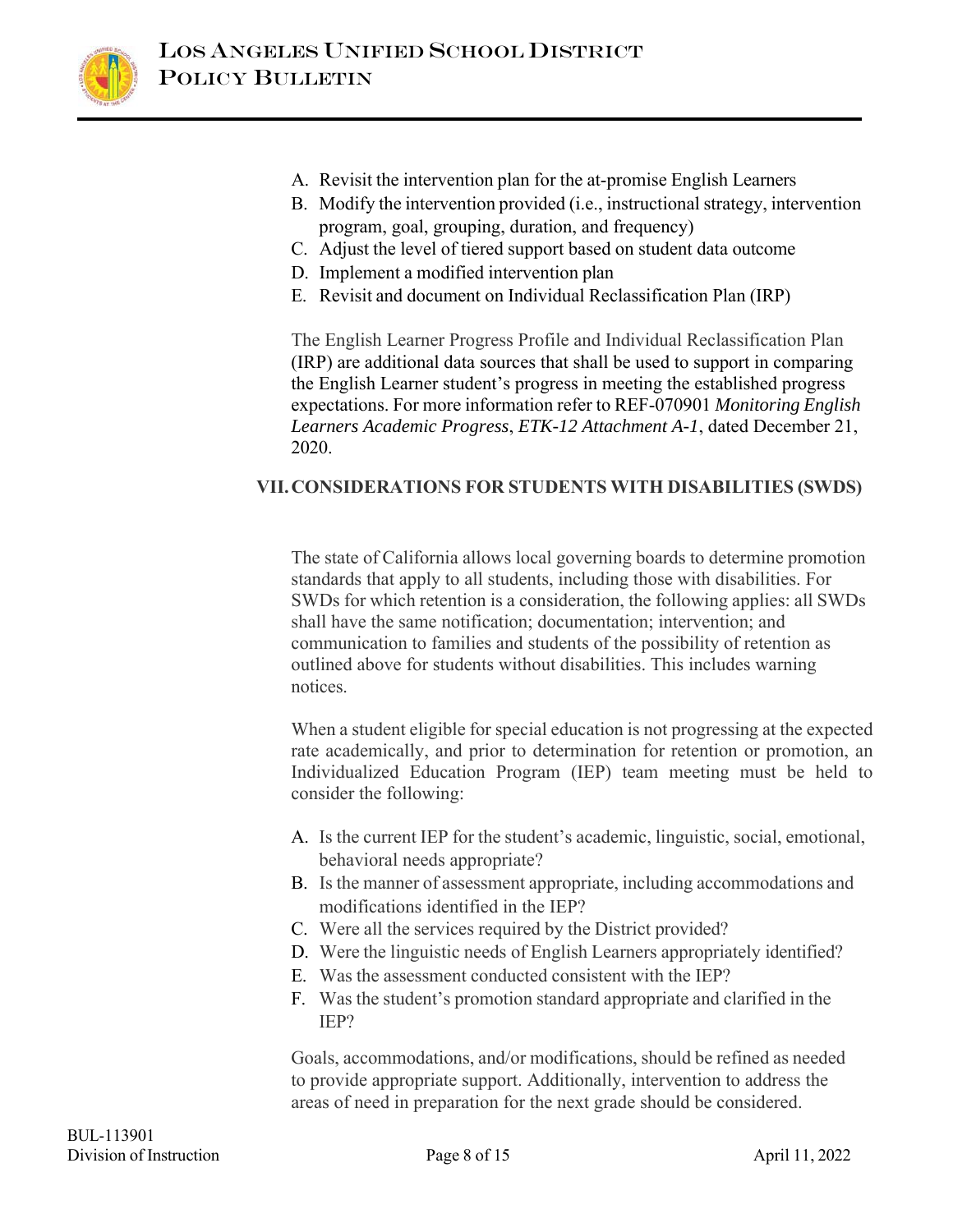

For SWDs eligible for a Section 504 plan, consideration should be given to whether the student's disability adversely impacts the student's potential for learning or rate of learning and whether accommodations or updates to accommodations can minimize the impact. If accommodations are not sufficient, other supportive measures and referrals may be warranted.

Students eligible for a Section 504 plan are on the core curriculum and are expected to meet grade-level standards. Through the Section 504 process, the individual needs of the student are described, and appropriate accommodations are determined. If a student with a Section 504 plan is not progressing toward grade level standards, then a Section 504 plan meeting may be convened, as warranted, before a determination of retention is made. The Section 504 team should consider the following:

- A. Does the current Section 504 plan appropriately address the student's academic, linguistic, social, emotional, health and behavioral needs?
- B. Are accommodations warranted or implemented with fidelity for the standardized and performance assessments that measure the student's progress?
- C. Are all the necessary accommodations identified in the Section 504 plan or are updates warranted?
- D. Were the accommodations administered in accordance with the Section 504 plan?
- E. Were communication systems and subsequent actions regarding the possibility of retention documented and in alignment with the school's systems for students without disabilities?

Depending on the answer to these questions, then the Section 504 team may carefully consider, discuss, and document any additional updates to the Section 504 plan that align with the student's current needs.

For at-promise English Learners with disabilities, the EL Designee and/or designated faculty member shall join the Individualized Education Program (IEP) team to review the IEP EL goals, as well as the IRP's, and determine the type of support needed for each individual English Learner. Schools should provide intervention and progress monitoring as indicated in REF-070901 *Monitoring English Learners Academic Progress, ETK-12,* Section 4, dated June 28, 2019.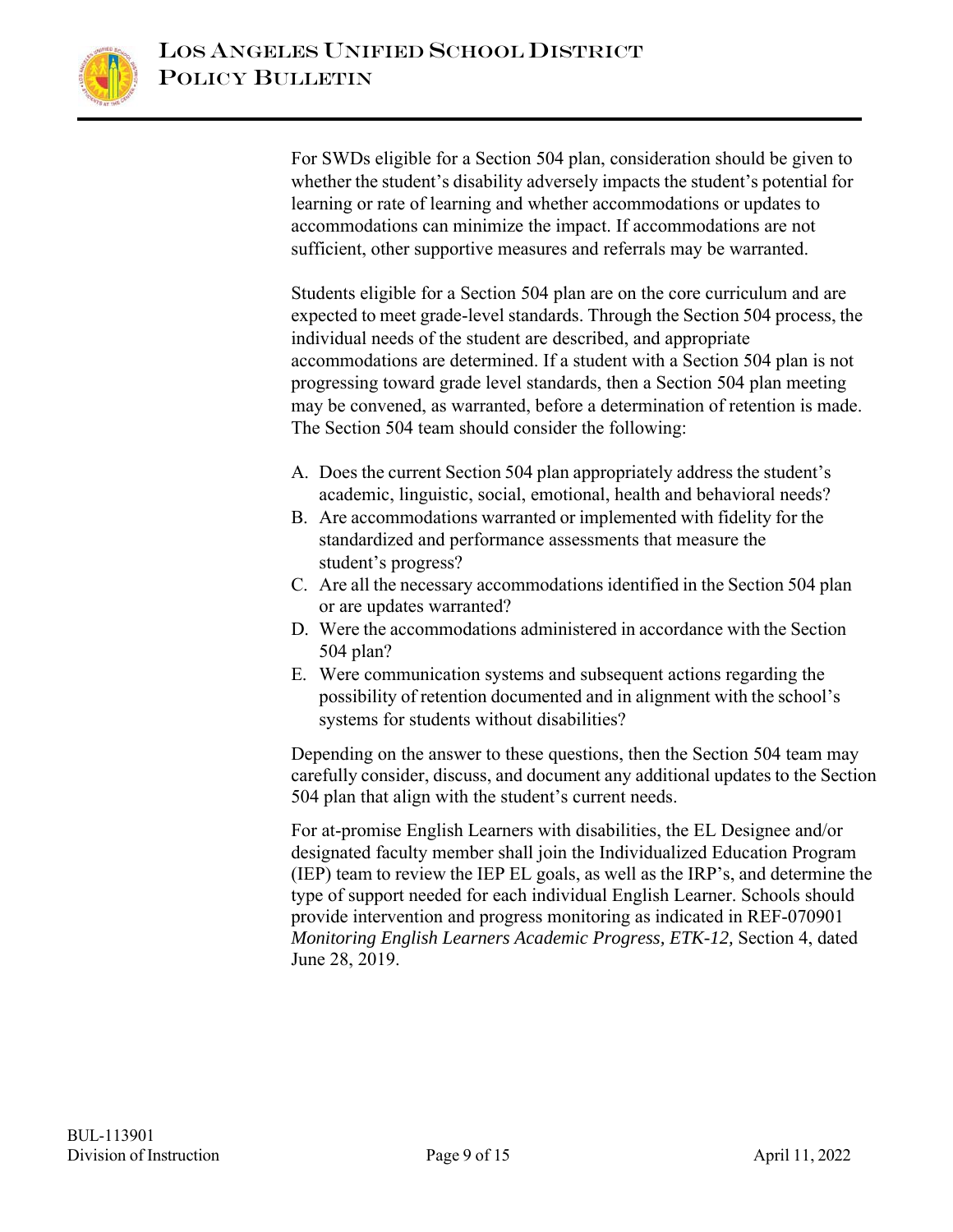#### **VIII.ACCELERATION OF PUPILS**

Students shall progress through the grade levels by demonstrating growth in learning as determined by multiple assessments of student performance. For elementary and middle school students, please see section II for the review process. Following that review, when high academic achievement is evident, the principal may recommend a student for acceleration into a higher grade level. The student's academic, social, physical, and emotional readiness, Parent input, as well as potential harm to the student's social-emotional wellbeing by inappropriate acceleration shall be taken into consideration in making a determination to accelerate a student.

A. Considerations for Elementary:

In rare instances, TK and Kindergarten age-eligible students may accelerate to first grade provided that the criteria are met as outlined in REF-5777.6, *Transitional Kindergarten Implementation*, dated April 29,2021.

B. Considerations for Middle School:

It is recommended that if a student's academic achievements warrant acceleration, placement in honors grade-level courses with a high level of depth and complexity be considered.

In mathematics, skipping grades is not advised due to the progressive nature of the California Mathematics Standards (see MEM–6812.3 *Middle School Mathematics Placement and Pathways*). Schools are encouraged to take advantage of math acceleration options to provide differentiated instruction to meet the needs of high achieving students.

In rare instances, if a Parent requests grade promotion, an SSPT should be convened to review student qualitative and quantitative data that includes the following:

- Grades in all core classes: it is recommended that student has consistently earned a grade "A" in all core courses
- Renaissance Star Reading and Star Mathematics assessments: Performance Level 4 in each assessment in MOY and EOY administrations
- Smarter Balanced Assessment: Standards Exceeds
- Social-Emotional measurements
- Teacher observations/recommendations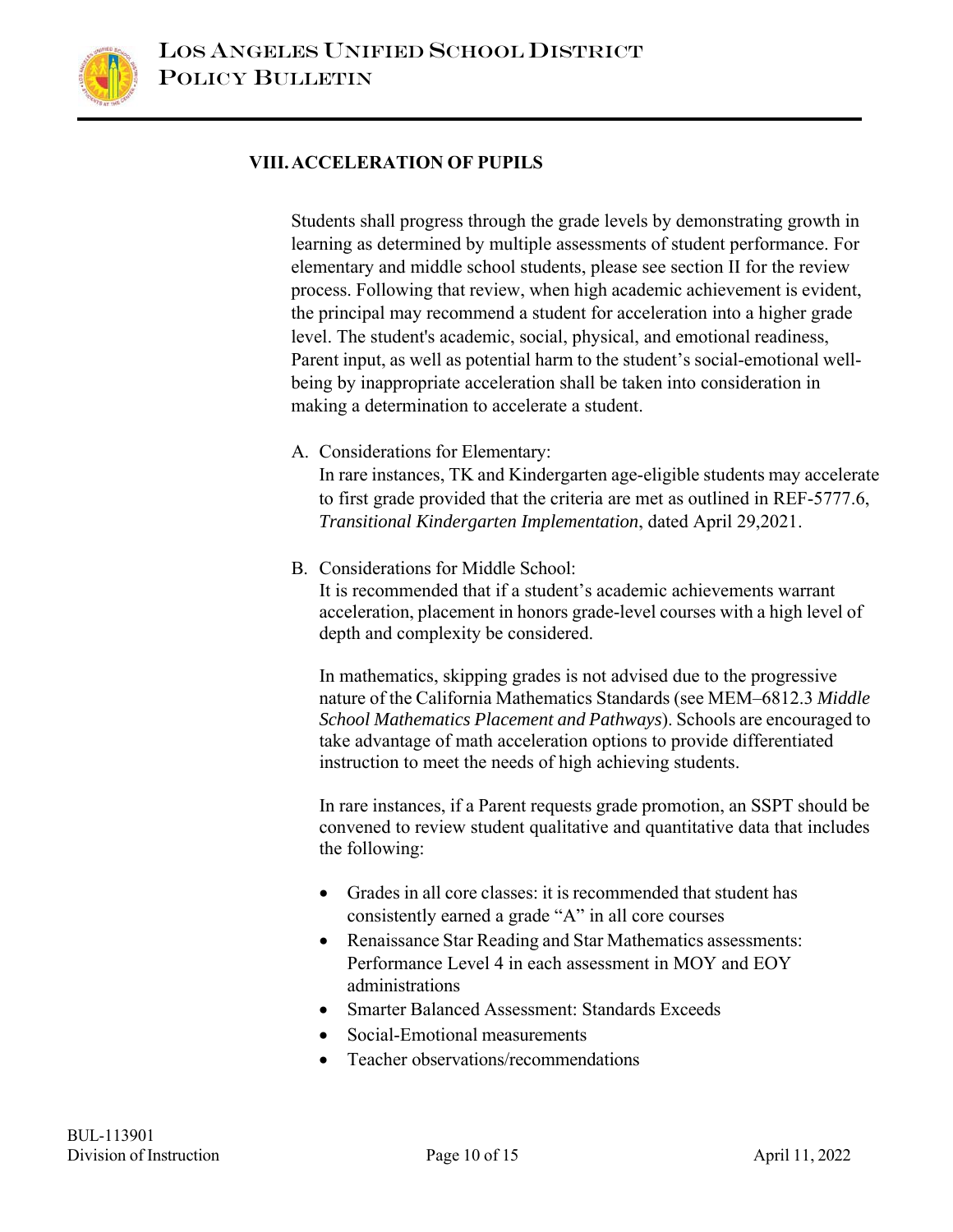

If a Parent is requesting their middle school student to be promoted to high school, the above recommendations should be reviewed by the middle school and selected high school SSPT teams to determine the best placement for the student. For additional information regarding placement in high school mathematics courses, see REF-069702.1 *High School Mathematics Placement and Pathway.* 

## **IX. DOCUMENTATION**

All schools must document all decisions related to retention, promotion, and acceleration following the SSPT guidelines. Additionally, any attachments used should be maintained in the student's cumulative folder. Documentation for students who are retained or promoted should be entered into MiSiS. Refer to https://achieve.lausd.net/Page/6215 for more information or contact the Local District Counseling Coordinator. This information should not be included in the Contact Log.

## **X. APPEALS OF PROMOTION/RETENTION OF PUPIL**

The decision of the teacher to retain or promote a pupil may be appealed. If an appeal is made, the burden shall be on the appealing party to show why the decision of the teacher should be overruled (Attachment C, Parent/Guardian/Educational Rights Holder Request for Standards-Based Promotion School Site Level Appeal Meeting). The Parent may include pertinent supporting information. Appeals regarding students with disabilities shall follow the same process described in this policy and shall take place after the conclusion of the IEP meeting or Section 504 plan consideration described in Section VII, and after the teacher's final determination of pupil retention or promotion. The IEP team or Section 504 team recommendations, as applicable, will be considered in the final decision to retain or promote.

Until an appeal decision is reached, the child shall remain in the Districtassigned placement, unless otherwise noted. Procedures for appeal meetings are:

- A. At the school level:
	- 1. Within three school days of receiving the request for appeal (Attachment C), the Standards-Based Promotion (SBP) Appeal Team, consisting of the principal/designee and a teacher, shall contact the Parent(s)/guardian(s)/educational rights holder(s) ("Parent") with a date, time, and location for the site-level appeal meeting. Ensure documents are placed in the student's red folder.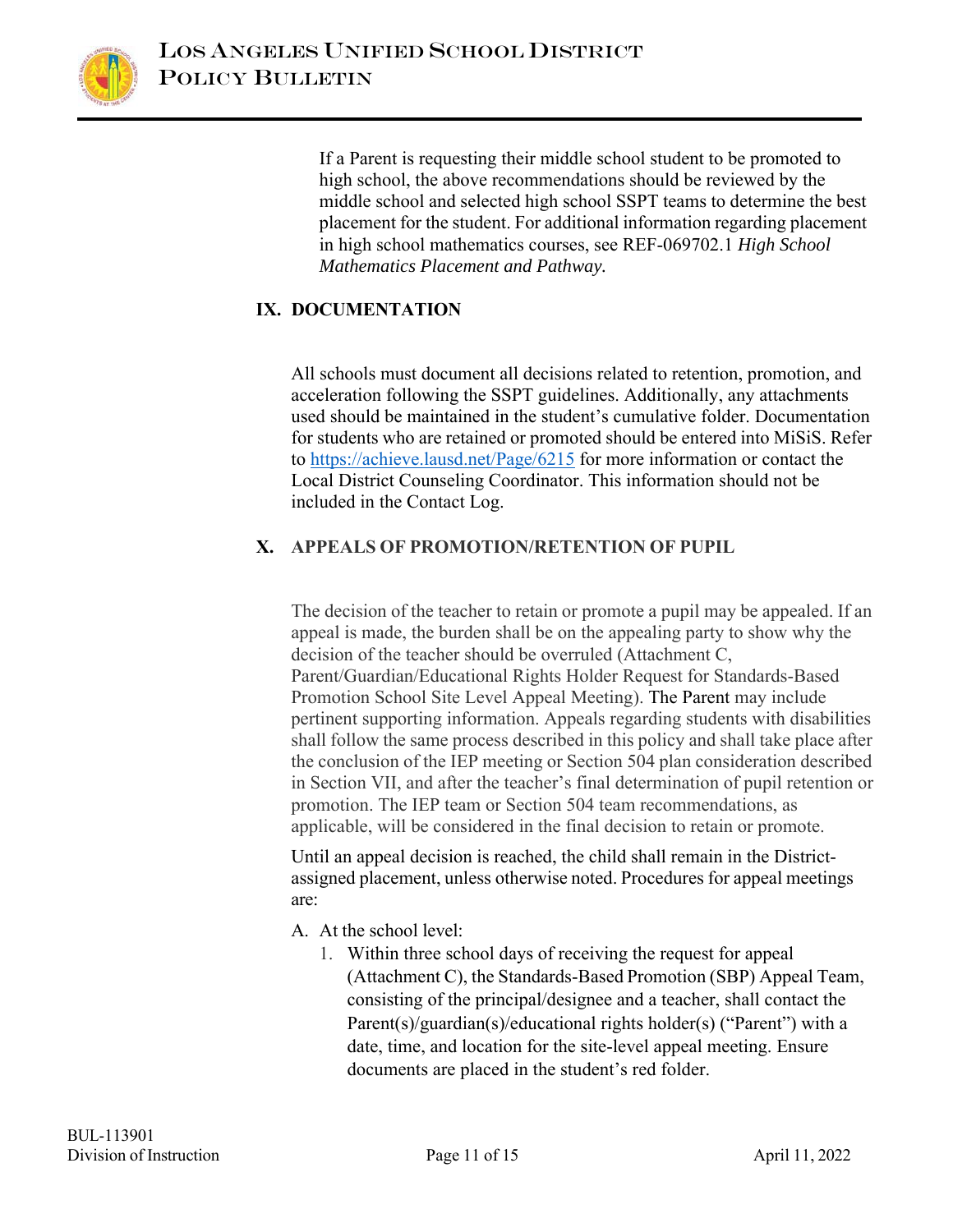

- 2. Within seven school days of receiving the request, the SBP Appeal Team shall meet with the Parent and attempt to resolve the matter.
- 3. Within three school days of the appeal meeting, the SBP site-level appeal team shall render a decision.
- 4. Within five school days of the site-level appeal meeting, the principal shall notify the Parent in writing of the appeal decision (Attachment D, Notification of Standards-Based Promotion School Site Level Appeal Decision). If the matter is not resolved through the site-level appeal meeting, Parent may request either a Local District meeting for general education students (Attachment E, Parent/Guardian/Educational Rights Holder Request for Standards-Based Promotion Local District Level Appeal Meeting) or may follow special education procedures for students in special education (see Section VII).
- B. At the Local District Level:
	- 1. Parent(s) may request a Local District-level meeting by completing Attachment E and may submit additional pertinent information. Within three school days of receiving the request for a Local District appeal meeting, schools will forward the request form and pertinent information to the designee at the Local District office.
	- 2. Within five school days of receiving the request form, the Local District designee will contact Parent with the date, time, and location for the appeal meeting.
	- 3. Within five school days of the Local District level appeal meeting, the Local District administrator or designee shall notify the Parent in writing of the appeal decision (Attachment F, Notification of Standards-Based Promotion Local District Level Appeal Decision) and forward a copy to the school site. The Local District decision is final.
	- 4. Immediately upon receipt of the Local District's appeal decision, the principal or designee shall make any necessary changes in the student's current educational program and update all student records.
	- 5. Students with disabilities, with an existing Individualized Education Program (IEP), shall remain in student's current placement until the IEP team reaches a decision or a decision is reached through special education due process procedures.
- **AUTHORITY:** Education Code sections 35160, 37252-37254.1, 41505-41508, 46300, 48011, 48070-48070.5, 48431.6, 56345, 60641-60648, 60850-60856, 5 CCR section 200-202.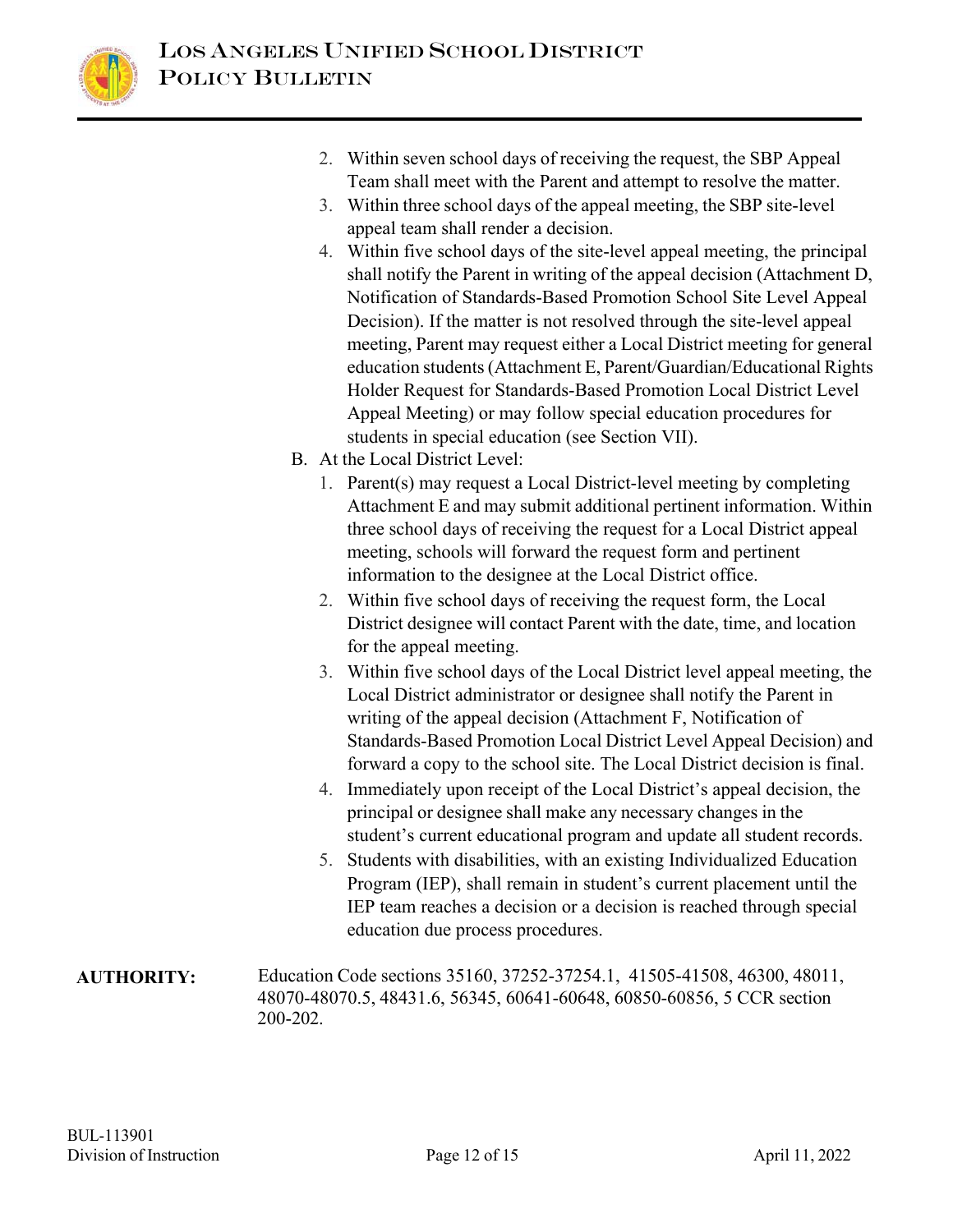

#### **RELATED RESOURCES:**

- BUL-4692.8, *Section 504 of the Rehabilitation Act of 1973*, dated February 8, 2021
- REF-6756.1, *Kindergarten Continuance (Including Kindergarten Retention) Parental Agreement for Pupil to Continue in Kindergarten for an Additional Year*, dated February 8, 2021
- BUL- 2332.7, *Elementary School Progress Report Marking Practices and Procedures*, dated August 3, 2018
- BUL- 5708.2, *Transitional Kindergarten, Kindergarten, and First Entrance Age Requirements, Verification of Birth and Placement Forms*, dated August 7, 2018
- BUL-1353.1, *Marking Practices and Procedures in Secondary Schools*, dated December 23, 2005
- MEM-6866.3, *Placement, Scheduling and Staffing for English Learners in Middle School*, for 2020-2021, dated October 13, 2020
- BUL-6730.1, *A Multi-Tiered System of Support Framework for the Student Support and Progress Team*, dated July 30, 2017
- REF-43782, *Implementing a Multi-Tiered System of Supports Framework*, dated July 1, 2018
- REF-070901, *Monitoring English Learners Academic Progress, ETK-12*, dated December 21, 2020
- BUL-3448.3, *Master Plan Documentation for English Learners, ETK-12*, dated February 11, 2019
- BUL-4140.2, *Review and Consideration of Request for Special Education Evaluation*, dated August 8, 2019
- Resources on Retention from California Department of Education:
	- o Jimerson, Shane, Sarah M. Woehr, and Amber M. Kaufman. 2007. *Grade Retention and Promotion: Information for Parents* (PDF). Bethesda, Maryland: National Association for School Psychologists (accessed April 28, 2016). Grade retention is one of the most powerful predictors of high school dropout. In adolescence, retained students are more likely to experience problems such as poor interactions with peers, disliking school, behavior problems, and lower self-esteem.)
	- o Learning Disabilities Association, 1998. *To Promote or Retain?*  Pittsburgh, PA: Learning Disabilities Association (accessed July 6, 2015). The weight of the evidence of literally hundreds of studies shows that retaining children does not produce higher achievement. Rather than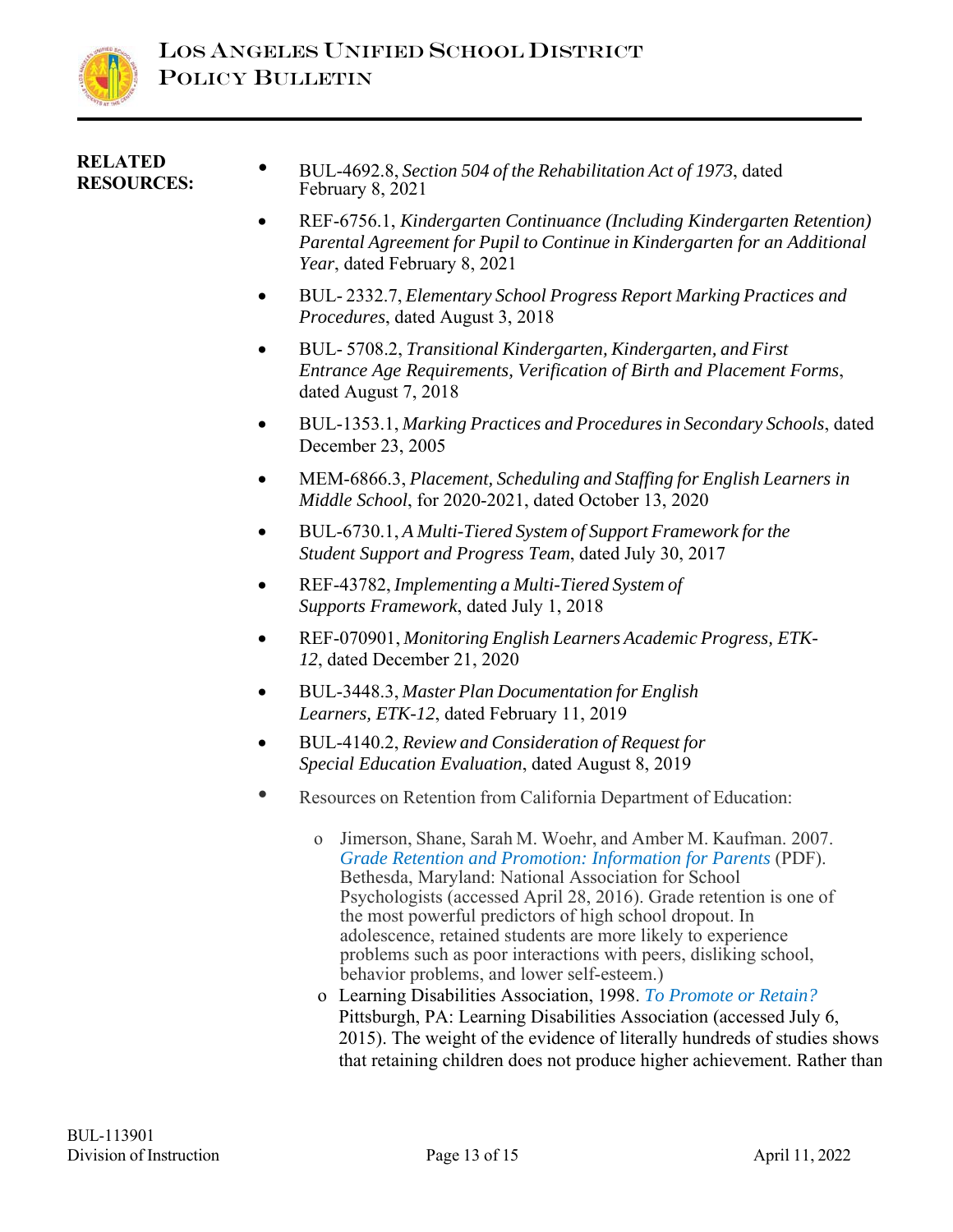

flunking students, schools should provide high quality instruction for children who find learning difficult.)

- o Thompson, C. and E. Cunningham. 2000. *Retention and Social Promotion: Research and Implications for Policy* (PDF). ERIC Digest Number 161 (accessed July 6, 2015). (Retaining students, regardless of the grade at which they are retained, increases the likelihood that they will drop out of school. Consistent with the Chicago findings, the advantage for retained students declined each year and disappeared altogether after three years.)
- o California Department of Education regarding students with disabilities and retention (link: https://www.cde.ca.gov/sp/se/sr/promoretntn.asp).

**ASSISTANCE:** For further assistance and information, please contact the respective office:

| <b>Office</b>                                             | Contact                      | <b>Position</b> | <b>Phone</b> | E-mail                  |
|-----------------------------------------------------------|------------------------------|-----------------|--------------|-------------------------|
| Advanced Learning<br>Options                              | Arzie Galvez                 | Director        | 213-241-8220 | arzie.galvez@lausd.net  |
| Multilingual and<br>Multicultural Education<br>Department | Jose Posada                  | Administrator   | 213-241-5582 | imp1322@lausd.net       |
| <b>Elementary Instruction</b>                             | Carlen Powell                | Administrator   | 213-241-5333 | carlen.powell@lausd.net |
| Secondary Instruction                                     | <b>Brenda</b><br>Pensamiento | Administrator   | 213-241-5333 | bpensami@lausd.net      |
| Special Education<br><b>Division</b>                      | Marco Toli                   | Administrator   | 213-241-5852 | marco.tolj@lausd.net    |
| Access, Equity &<br><b>Acceleration Unit</b>              | Elizabeth Pratt              | Administrator   | 213-241-3340 | eip3143@lausd.net       |

| <b>Office</b>         | Contact              | <b>Position</b> | <b>Phone</b> | Email              |
|-----------------------|----------------------|-----------------|--------------|--------------------|
| Academic & Counseling | <b>Shelly Alavez</b> | Counseling      | 213-241-6688 | sxa3900@lausd.net  |
| <b>Services</b>       |                      | Coordinator     |              |                    |
| Academic & Counseling | Nancy Chavez         | Counseling      | 213-241-2540 | nchave2@lausd.net  |
| Services (Options)    |                      | Coordinator     |              |                    |
| LD Central            | Carmela Bravo        | Counseling      | 213-241-0126 | cbravo@lausd.net   |
|                       |                      | Coordinator     |              |                    |
| LD East               | Eiman                | Counseling      | 323-224-3100 | exh6016@lausd.net  |
|                       | Hernandez            | Coordinator     |              |                    |
| LD Northeast          | Janet Lord           | Counseling      | 818-252-5400 | jlord@lausd.net    |
|                       |                      | Coordinator     |              |                    |
| LD Northwest          | Angelica Streif      | Counseling      | 818-654-3600 | axs03761@lausd.net |
|                       |                      | Coordinator     |              |                    |
| LD South              | Barbara Politz       | Counseling      | 310-354-3400 | blp2505@lausd.net  |
|                       |                      | Coordinator     |              |                    |
| LD West               | Gina Kim             | Counseling      | 310-914-2100 | gxk1383@lausd.net  |
|                       |                      | Coordinator     |              |                    |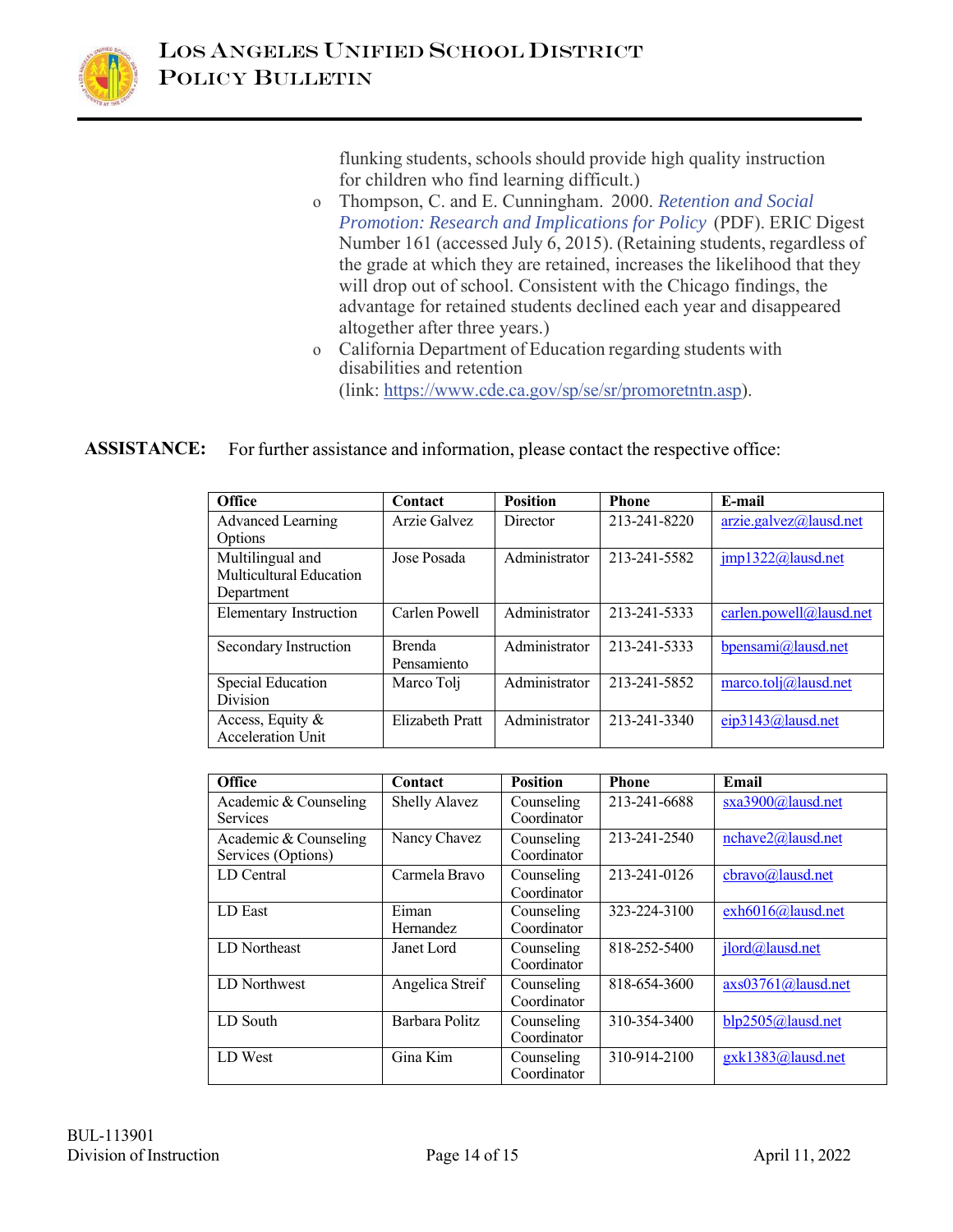

| <b>ATTACHMENTS: Attachment A:</b> | Standards-Based Promotion: End of School Year<br>Promotion/Retention Determination Letter<br>Promoción de grado basada en las Normas Académicas:<br>Carta de determinación de la Promoción/Retención de grado al final<br>del año escolar (Spanish)             |
|-----------------------------------|-----------------------------------------------------------------------------------------------------------------------------------------------------------------------------------------------------------------------------------------------------------------|
| Attachment B:                     | Justification for Promotion Letter<br>Carta de Justificación para la Promoción de Grado (Spanish)                                                                                                                                                               |
| Attachment C:                     | Request for Standards-Based Promotion School Site Level<br><b>Appeal Meeting</b><br>Carta de Solicitud del Padre/Tutor/Titular de los Derechos<br>Educativos para una Reunión de Apelación sobre la<br>Promoción de Grado – a nivel escolar – (Spanish)         |
| Attachment D:                     | Notification of Standards-Based Promotion School Site Level<br><b>Appeal Decision</b><br>Notificación sobre la Promoción de Grado basada en<br>las Normas Académicas Carta de decisión sobre la<br>$apelación - a nivel escolar - (Spanish)$                    |
| Attachment E:                     | Request for Standards-Based Promotion Local District Level<br><b>Appeal Meeting</b><br>Carta de Solicitud del Padre/Tutor/Titular de los<br>Derechos Educativos para una Reunión de Apelación<br>sobre la Promoción de Grado – a nivel distrital –<br>(Spanish) |
| <b>Attachment F:</b>              | Notification of Standards-Based Promotion Local District<br>Level Appeal Decision<br>Notificación sobre la Promoción de Grado basada en las<br>Normas Académicas – Carta de decisión sobre la apelación a<br>nivel distrital $-$ (Spanish)                      |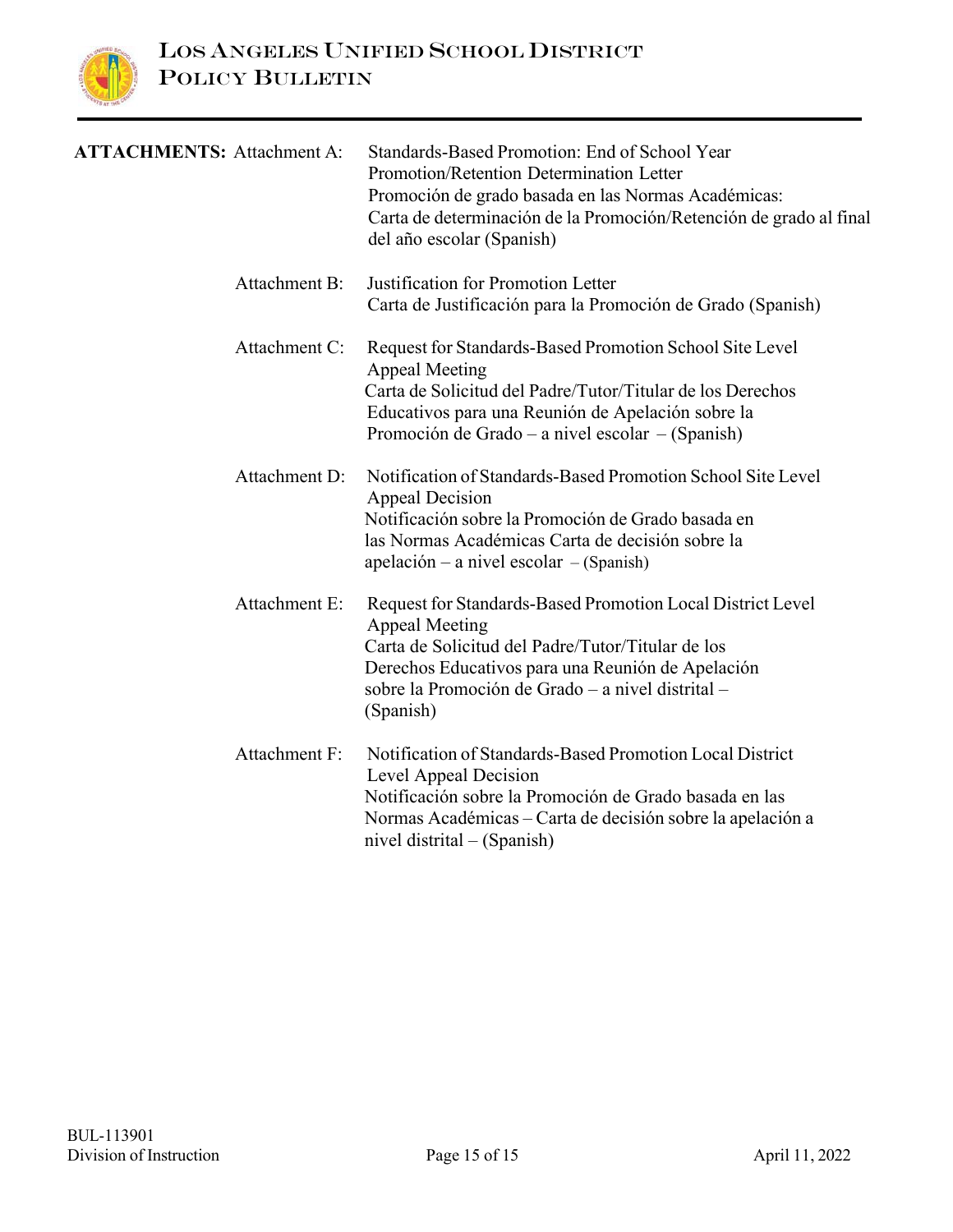

#### ATTACHMENT A

#### **Standards-Based Promotion: End-of-School Year Promotion/Retention Determination Letter Template**

PLACE COPY IN STUDENT'S RED FOLDER (Intervention/Intersession SSPT Documents) **----------------------------------------------------------------------------------------------------------------------------**

[Insert School Letterhead]

Date:

Dear Parent/Guardian/Educational Rights Holder of:

Student Name Student ID  $#$ 

Date of Birth Grade School

#### **Re: Promotion/Retention Determination**

This letter is to inform you that the following promotion/retention determination has been made:

 $\Box$  Student is promoted for the coming school year.

 $\Box$  Student in grades 2-4 does not meet the criteria for promotion, however the teacher recommends promotion, and the Justification for Promotion Form is attached.

Required Interventions:

 $\Box$  Student in grades 5-6 does not meet criteria for promotion, however, the teacher recommends promotion, and the Justification for Promotion Form is attached.

Required Interventions:

 $\Box$  Student in grade 8 does not meet criteria for promotion, however, the teacher recommends promotion, and the Justification for Promotion Form is attached.

| Required Interventions:               |             |                              |                |
|---------------------------------------|-------------|------------------------------|----------------|
| $\Box$ Student will be retained.      |             |                              |                |
|                                       |             | Date: $\qquad \qquad \qquad$ |                |
| Teacher Signature <b>Example 2018</b> |             | Date: $\qquad \qquad \qquad$ |                |
| 13901                                 | Page 1 of 2 |                              | April 11, 2022 |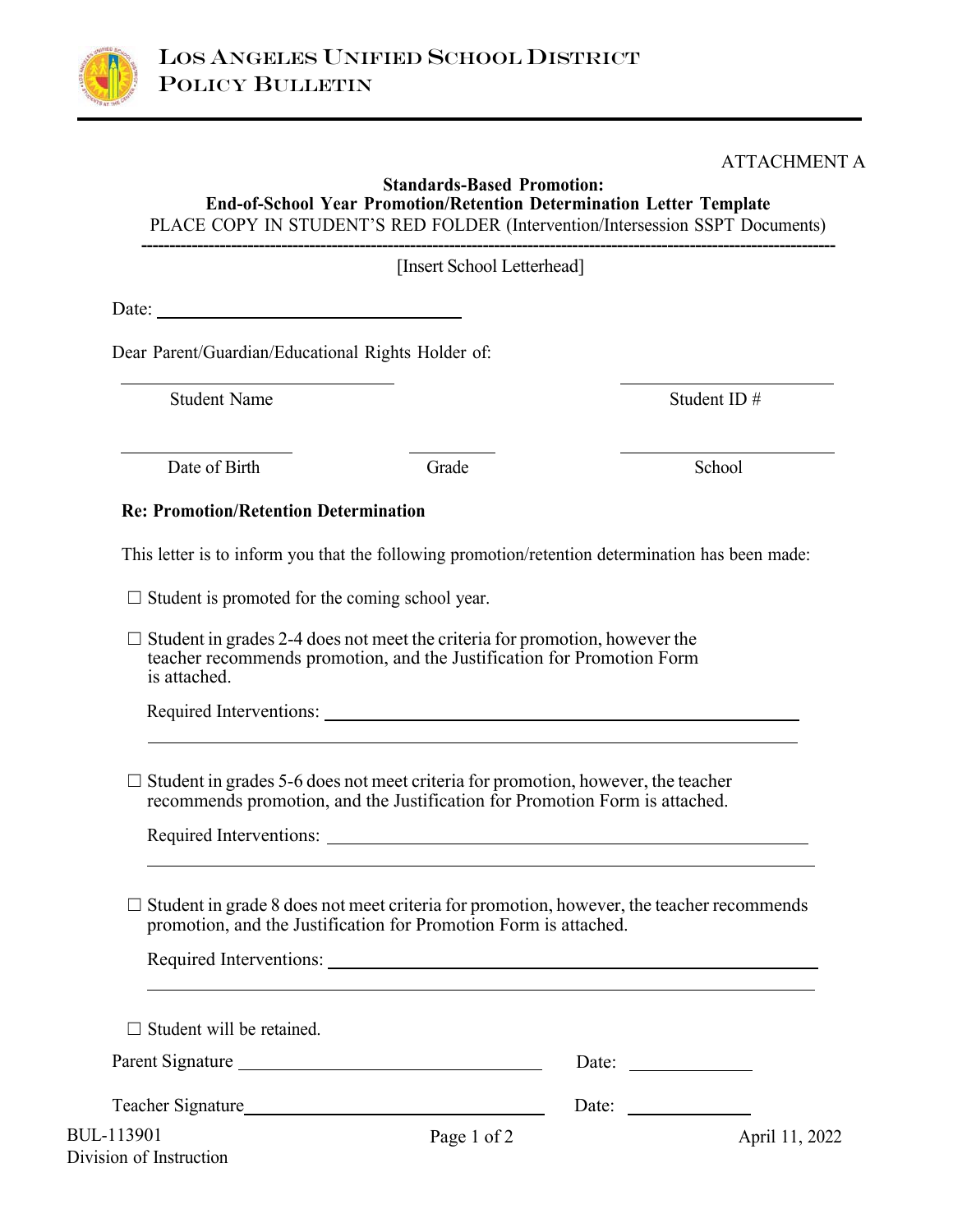

ANEXO A

#### **Promoción de grado basada en las Normas Académicas: Carta de determinación de la Promoción/Retención de grado al final del año escolar**  COLOCAR COPIA EN LA CARPETA ROJA DEL ESTUDIANTE (Documentos SSPT de Intervención/año escolar prolongado) **-----------------------------------------------------------------------------------------------------------------**

[Insert School Letterhead]

Fecha:

Estimado(a) padre/tutor/titular de los derechos educativos de:

Nombre del Estudiante Núm.

Fecha de Nacimiento Grado Escuela

**Asunto: Determinación de Promoción/Retención de grado** 

Esta carta tiene el objetivo de informarle que se ha tomado la siguiente decisión sobre la promoción/retención de grado:

☐ El estudiante será promovido al siguiente grado en el año escolar entrante.

 $\Box$  El estudiante en los grados 2.º a 4.º no cumple con los criterios de promoción de grado, sin embargo, el maestro recomienda la promoción, y adjuntamos el Formulario de Justificación para la Promoción de Grado.

Intervenciones que se requieren:

 $\Box$  El estudiante en los grados 5.º a 6.º no cumple con los criterios de promoción de grado, sin embargo, el maestro recomienda la promoción, y adjuntamos el Formulario de Justificación para la Promoción de Grado.

Intervenciones que se requieren:

 $\Box$  El estudiante en los grados 5.º a 8.º no cumple con los criterios de promoción de grado, sin embargo, el maestro recomienda la promoción, y adjuntamos el Formulario de Justificación para la Promoción de Grado.

Intervenciones que se requieren:

 $\Box$  El estudiante repetirá el grado escolar.

| Firma del Padre   | Fecha: |
|-------------------|--------|
| Firma del maestro | Fecha: |

BUL-113901 División de Instrucción

Page 2 of 2 11 de abril de 2022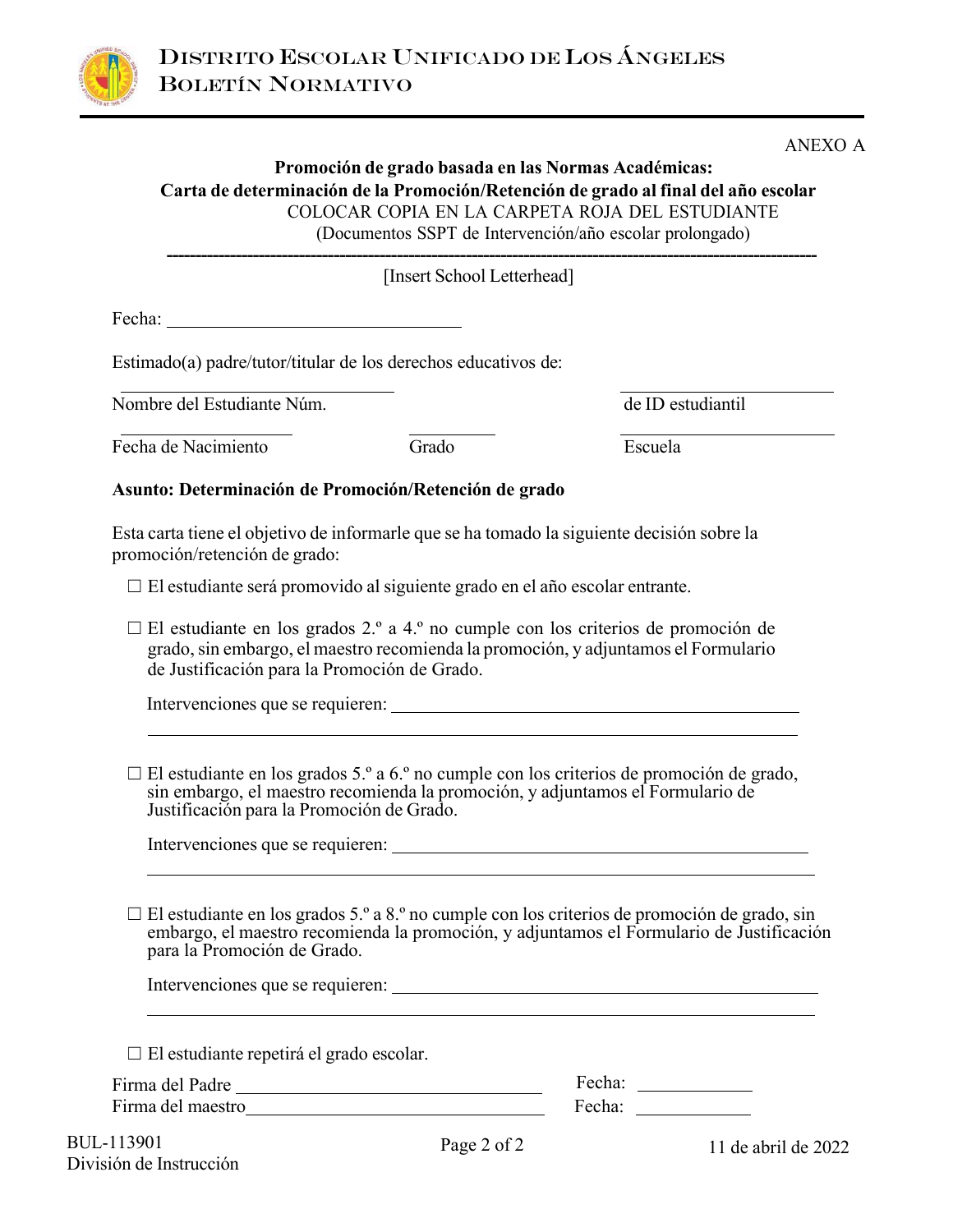

### ATTACHMENT B

| <b>Justification for Promotion Letter Template</b>                            |
|-------------------------------------------------------------------------------|
| PLACE COPY IN STUDENT'S RED FOLDER (Intervention/Intersession SSPT Documents) |
|                                                                               |

| [Insert School Letterhead] |
|----------------------------|
|----------------------------|

Date:

Dear Parent/Guardian/Educational Rights Holder of:

Student Name Student ID #

Date of Birth Grade School School School School School School School School School School School School School

This letter is to inform you that your child is being promoted, although your child does not meet the standard criteria for promotion. Pursuant to Education Code Section 48070.5(1) (d), this student shall be retained unless the student's regular classroom teacher specifies in writing that retention is not the appropriate intervention, and that the student will be promoted. In accordance with the Education Code, and based on a review of your child's academic record, the student's classroom teacher has determined that retention of the student is not appropriate for the followings reason(s) (please check box(es) and initial):

- $\Box$  Previously retained and referred to other resources.
- □ ELD progress demonstrated by other factors indicated in Additional Comments section below.
- ☐ Affective needs of the student (social/emotional/serious illness/family situation).
- ☐ Previous year's final Progress Report indicates continuous growth and progress toward grade level standards.
- $\Box$  Individualized Education Program (IEP) team has recommended promotion.
- ☐ Section 504 team has recommended promotion.

Additional Comments:

Your child does not meet the criteria for promotion based on the following:

The following interventions are available to assist your child in meeting State Standards:

| Teacher Signature:                                                                                                          | Date: |
|-----------------------------------------------------------------------------------------------------------------------------|-------|
|                                                                                                                             | Date: |
| This plan for intervention has been provided and discussed with the student's Parent as verified by<br>the signature below: |       |
| Parent Signature:                                                                                                           | Date: |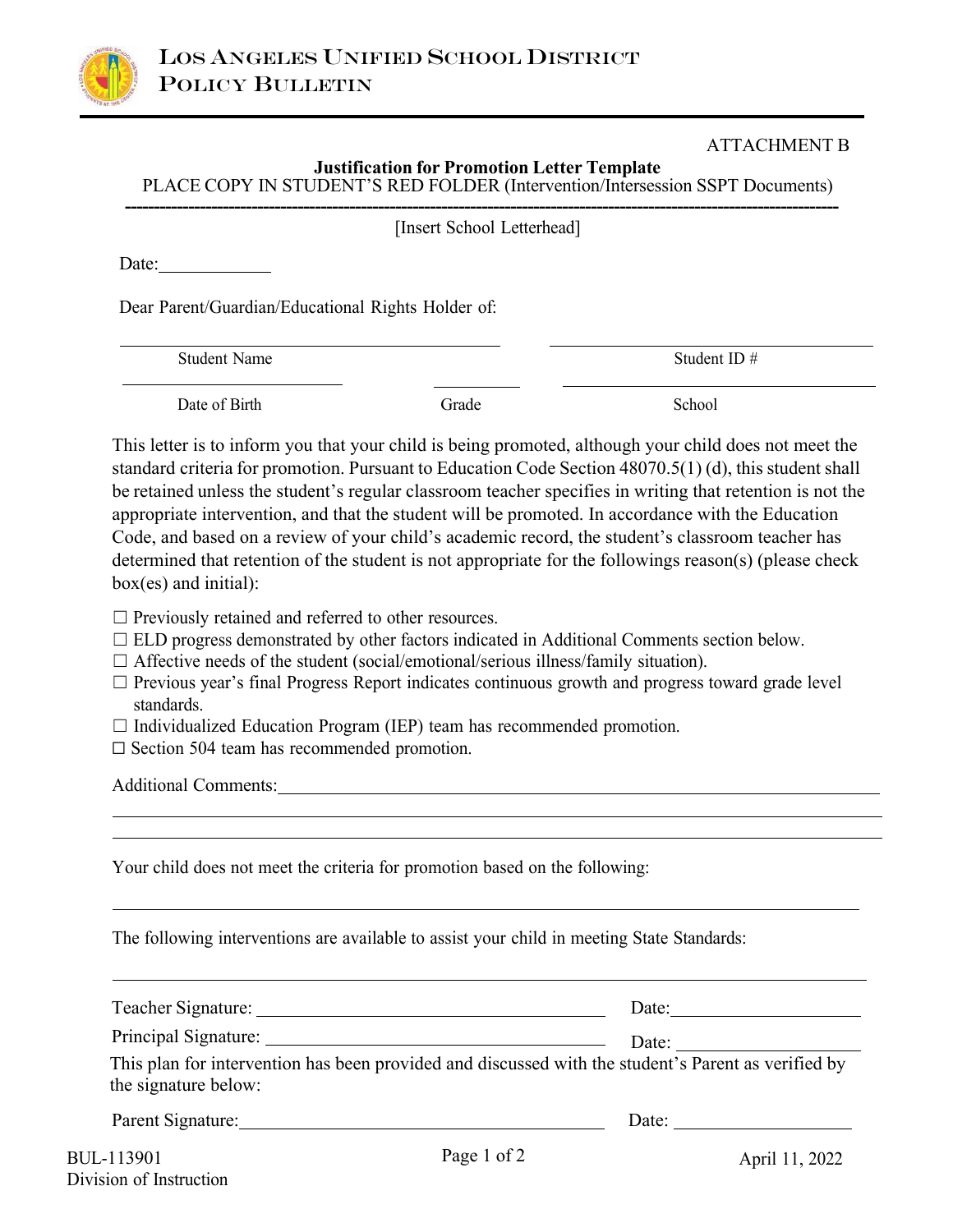

## ANEXO B

## **Carta de Justificación para la Promoción de Grado** COLOCAR COPIA EN LA CARPETA ROJA DEL ESTUDIANTE (Documentos SSPT de Intervención/año escolar prolongado)

**----------------------------------------------------------------------------------------------------------------------------** [Insert School Letterhead]

Fecha:

Estimado(a) padre/tutor/titular de los derechos educativos de:

Nombre del Estudiante Núm. de ID estudiantil

Fecha de nacimiento Grado Escuela

Esta carta tiene el objetivo de informarle que su hijo(a) será promovido al siguiente grado, aunque su hijo(a) no cumple con los criterios basados en las normas para la promoción. En virtud del Código de Educación, sección 48070.5 (1) (d), el/la estudiante tendrá que repetir el grado a menos de que el maestro de la clase regular del estudiante especifique por escrito que la retención de grado no es la intervención apropiada, y que el estudiante será promovido de grado. De acuerdo con el Código de Educación, y con base en un análisis del expediente académico de su hijo(a), el maestro de la clase del estudiante ha determinado que la retención de grado no es apropiada para el estudiante por el siguiente motivo(s) (por favor marque la casilla(s) y ponga sus iniciales):

 $\Box$  Anteriormente repitió grado y se le derivó a otros recursos.

- ☐ Mostró progreso en ELD mediante otros factores expuestos en la siguiente sección de Comentarios Adicionales.
- ☐ Necesidades afectivas del estudiante (sociales/emocionales/enfermedad grave/situación de la familia).
- ☐ El Informe de Progreso del año anterior indica un crecimiento continuo y progreso hacia las normas de su grado escolar.
- ☐ El comité del Programa de Educación Individualizado (IEP) recomendó la promoción de grado.
- ☐ El equipo de la Sección 504 recomendó la promoción de grado.

Comentarios adicionales:

Su hijo(a) no cumple los criterios de promoción con base en lo siguiente:

Las siguientes intervenciones están disponibles para ayudarle a su hijo(a) a cumplir con las Normas Estatales:

|                                                                                                                                                                 | Fecha: $\frac{1}{\sqrt{1-\frac{1}{2}} \cdot \frac{1}{2}}$                                                                                                                                                                                                                                                                                                                                                    |
|-----------------------------------------------------------------------------------------------------------------------------------------------------------------|--------------------------------------------------------------------------------------------------------------------------------------------------------------------------------------------------------------------------------------------------------------------------------------------------------------------------------------------------------------------------------------------------------------|
| Este plan para la intervención se proporcionó y discutió con el padre/madre de familia del<br>estudiante, lo cual se verifica mediante la firma a continuación: | Fecha: $\frac{1}{\sqrt{1-\frac{1}{2}}\sqrt{1-\frac{1}{2}}\sqrt{1-\frac{1}{2}}\sqrt{1-\frac{1}{2}}\sqrt{1-\frac{1}{2}}\sqrt{1-\frac{1}{2}}\sqrt{1-\frac{1}{2}}\sqrt{1-\frac{1}{2}}\sqrt{1-\frac{1}{2}}\sqrt{1-\frac{1}{2}}\sqrt{1-\frac{1}{2}}\sqrt{1-\frac{1}{2}}\sqrt{1-\frac{1}{2}}\sqrt{1-\frac{1}{2}}\sqrt{1-\frac{1}{2}}\sqrt{1-\frac{1}{2}}\sqrt{1-\frac{1}{2}}\sqrt{1-\frac{1}{2}}\sqrt{1-\frac{1}{2$ |
| Firma del Padre: a contra contra la contra del Padre:                                                                                                           | Fecha: The contract of the contract of the contract of the contract of the contract of the contract of the contract of the contract of the contract of the contract of the contract of the contract of the contract of the con                                                                                                                                                                               |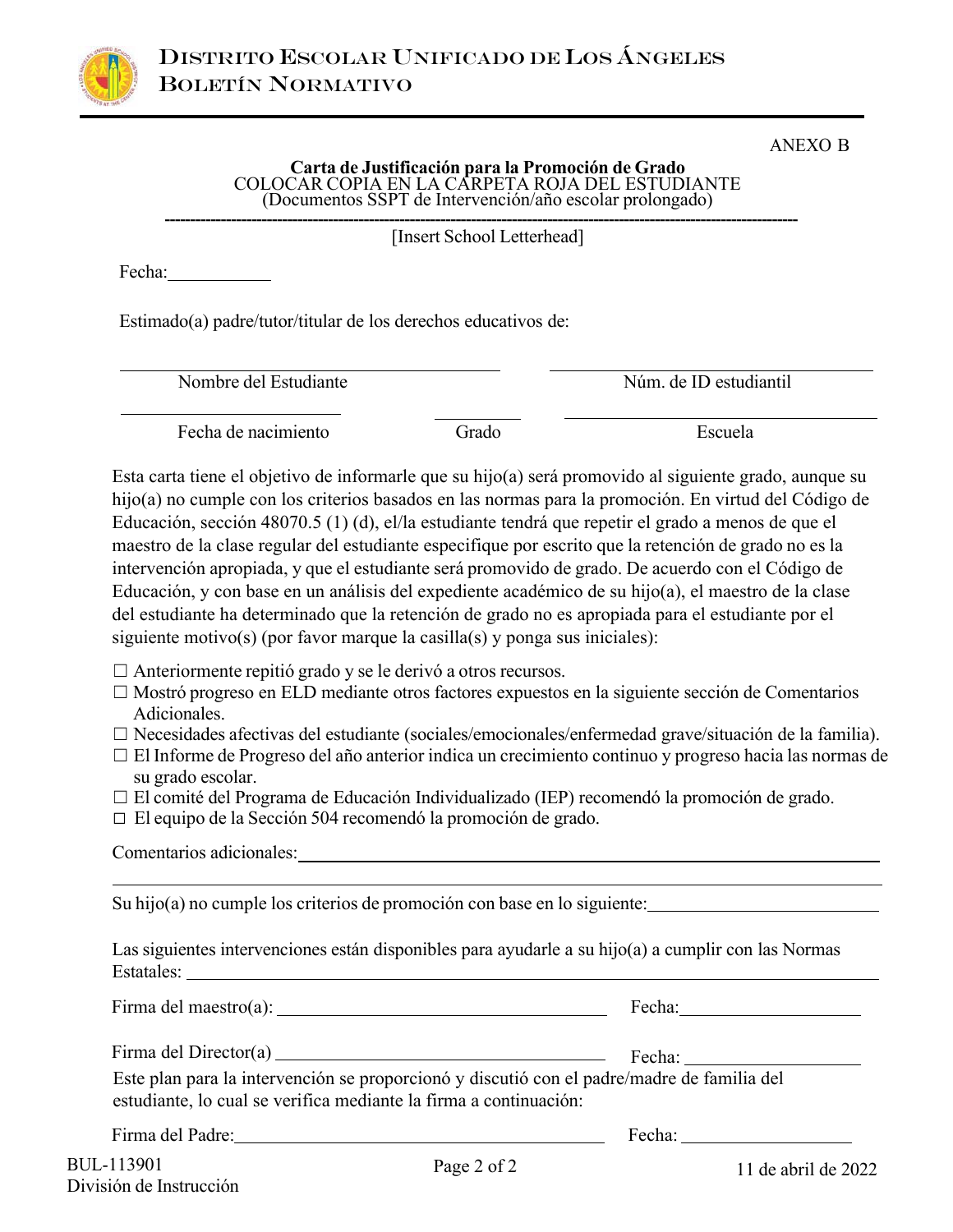

#### ATTACHMENT C

#### **Parent/Guardian/Educational Rights Holder Request for Standards-Based Promotion School Site Level Appeal Meeting Letter Template ---------------------------------------------------------------------------------------------------------------------------**

| Date: $\qquad \qquad$                                                                                                                                                                                                          |        |  |
|--------------------------------------------------------------------------------------------------------------------------------------------------------------------------------------------------------------------------------|--------|--|
|                                                                                                                                                                                                                                |        |  |
|                                                                                                                                                                                                                                | Grade: |  |
| Parent/Guardian/Educational Rights Holder Name: _________________________________                                                                                                                                              |        |  |
| Phone: Phone Phone Phone Phone Phone Phone Phone Phone Phone Phone Phone Phone Phone Phone Phone Phone Phone Phone Phone Phone Phone Phone Phone Phone Phone Phone Phone Phone Phone Phone Phone Phone Phone Phone Phone Phone |        |  |
|                                                                                                                                                                                                                                |        |  |

The appeal meeting will be held at the school site with the Standards-Based Promotion Appeal Team. Every effort will be made to resolve the issue at the school site level. Parents of students with disabilities must appeal the promotion determination through Special Education Process Procedures.

I request a Standards-Based Promotion Appeal meeting for the following reason(s):

 If the matter is not resolved at the school site level, I understand that I may request a second appeal at the Local District level.

Signature of Parent/Guardian/Educational Rights Holder:

Date:

 $\Box$  I will need a translator in the language.

Please return this form to the principal within ten (10) days.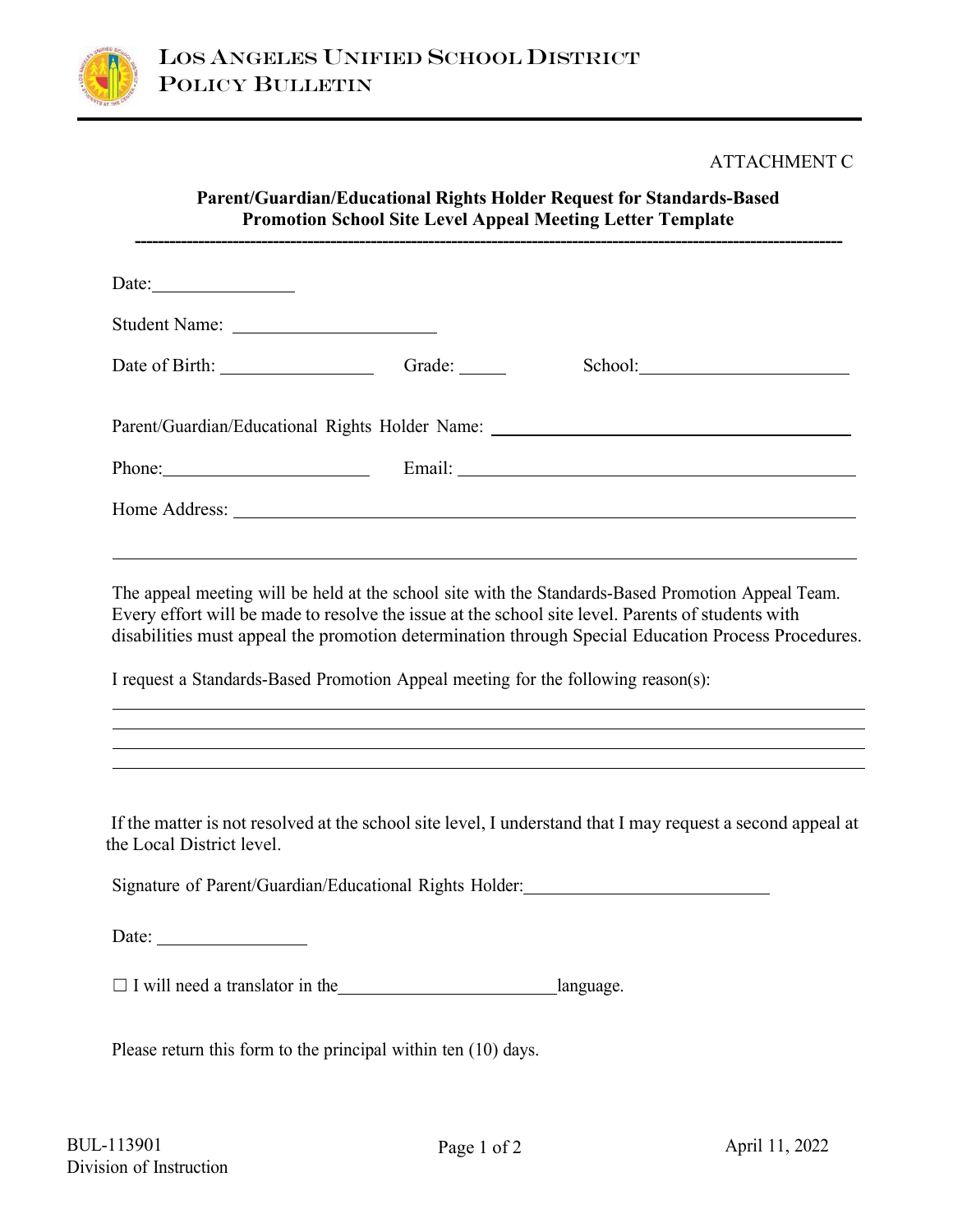

## ANEXO C

| Fecha: Fechandren Press, 2014 |                                                                                                                                                                                                                                                                                                                                                                                                                                                                                             |
|-------------------------------|---------------------------------------------------------------------------------------------------------------------------------------------------------------------------------------------------------------------------------------------------------------------------------------------------------------------------------------------------------------------------------------------------------------------------------------------------------------------------------------------|
|                               |                                                                                                                                                                                                                                                                                                                                                                                                                                                                                             |
|                               | Fecha de Nacimiento: Carlo escolar: Carlo escolar: Carlo escuela: Carlo escuela: Carlo escolari escuela: Carlo escolari escuela: Carlo escuela: Carlo escuela: Carlo escuela: Carlo escuela: Carlo escuela: Carlo escuela: Car                                                                                                                                                                                                                                                              |
|                               | Nombre del padre/tutor/titular de los derechos educativos: ______________________                                                                                                                                                                                                                                                                                                                                                                                                           |
|                               | Tel: Correo-E: Correo-E: Correo-E: Correo-E: Correo-E: Correo-E: Correo-E: Correo-E: Correo-E: Correo-E: Correo-E: Correo-E: Correo-E: Correo-E: Correo-E: Correo-E: Correo-E: Correo-E: Correo-E: Correo-E: Correo-E: Correo-                                                                                                                                                                                                                                                              |
|                               |                                                                                                                                                                                                                                                                                                                                                                                                                                                                                             |
|                               |                                                                                                                                                                                                                                                                                                                                                                                                                                                                                             |
|                               | La reunión de apelación se llevará a cabo en el plantel escolar con el Equipo de Apelaciones sobre la<br>Promoción de Grado con base en las Normas Académicas. Se realizará todo lo posible para resolver esta<br>cuestión a nivel escolar. Los padres de estudiantes con discapacidades deberán apelar la determinación de<br>promoción de grado mediante los procesos de educación especial.<br>Solicito una reunión de Apelación sobre la Promoción de Grado por el siguiente motivo(s): |
| a nivel de Distrito Local.    | Si no se resuelve este asunto a nivel escolar, comprendo que podré solicitar una segunda apelación                                                                                                                                                                                                                                                                                                                                                                                          |
|                               | Firma del padre/tutor/titular de los derechos educativos:_______________________                                                                                                                                                                                                                                                                                                                                                                                                            |
|                               |                                                                                                                                                                                                                                                                                                                                                                                                                                                                                             |
|                               | □ Necesitaré un traductor del siguiente idioma                                                                                                                                                                                                                                                                                                                                                                                                                                              |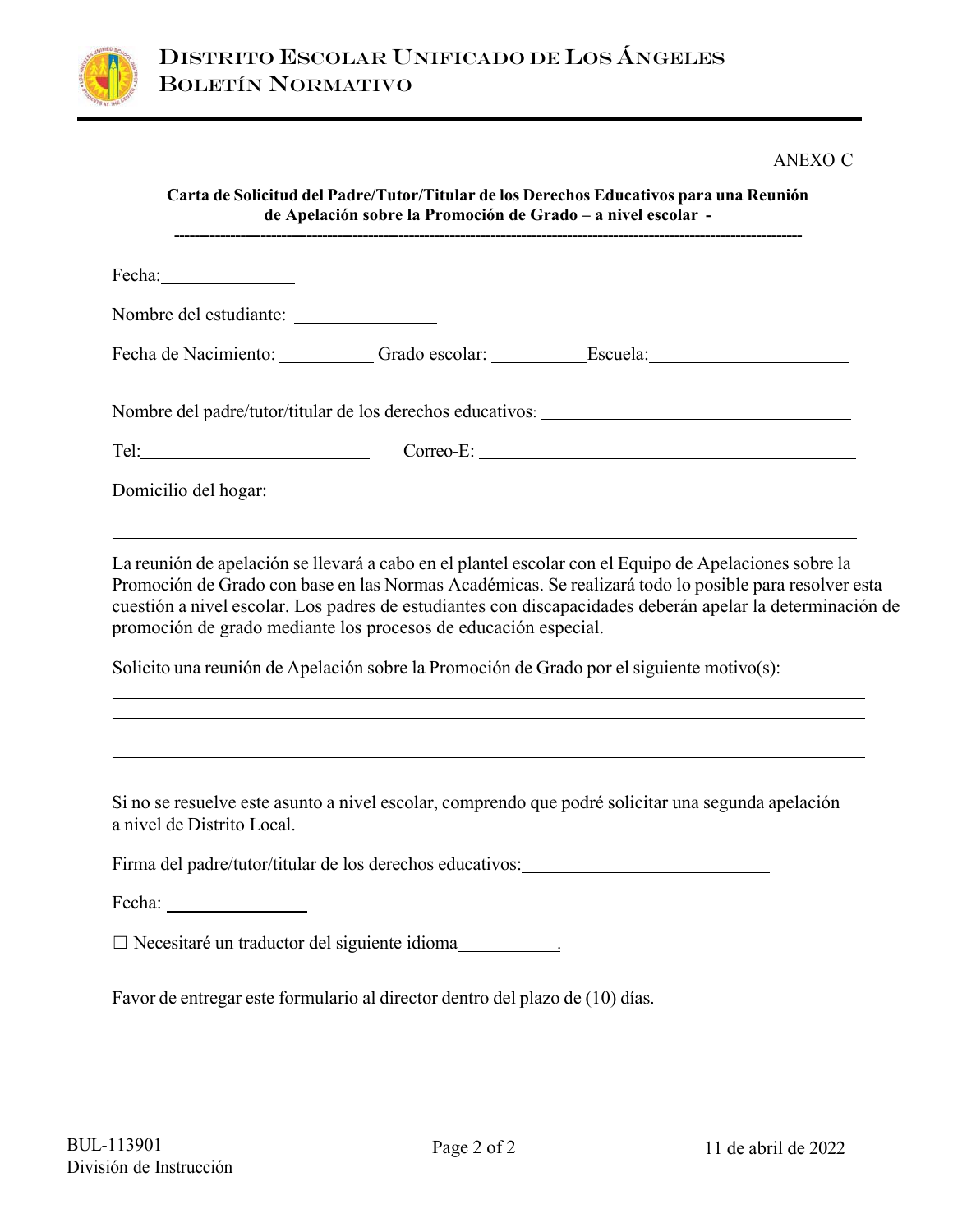

ATTACHMENT D

# **Notification of Standards-Based Promotion School Site Level Appeal Decision Letter Template**  PLACE COPY IN STUDENT'S RED FOLDER (Intervention/Intersession- SSPT Documents) **------------------------------------------------------------------------------------------------------------------------------------** [Insert School Letterhead] Date: Dear Parent/Guardian/Educational Rights Holder of: Student Name Student ID  $\#$ Date of Birth Grade School After careful review of all the material presented regarding your child's promotion determination, the Standards-Based Promotion Appeal Team has concluded (check one):  $\Box$  Student is promoted for the coming school year.  $\Box$  Student is promoted to the grade and placed in one of the following programs:  $\Box$  Student is retained for the coming school year. If you have any questions, please contact the school principal. If you do not agree with this decision, you may appeal by completing the *Request for Standards-Based Promotion Appeal Meeting Local District Level* Form, which may be obtained from the school office. Parents of students with disabilities must appeal the promotion determination through the Special Education

Principal Signature: Date: Date:

Process Procedures.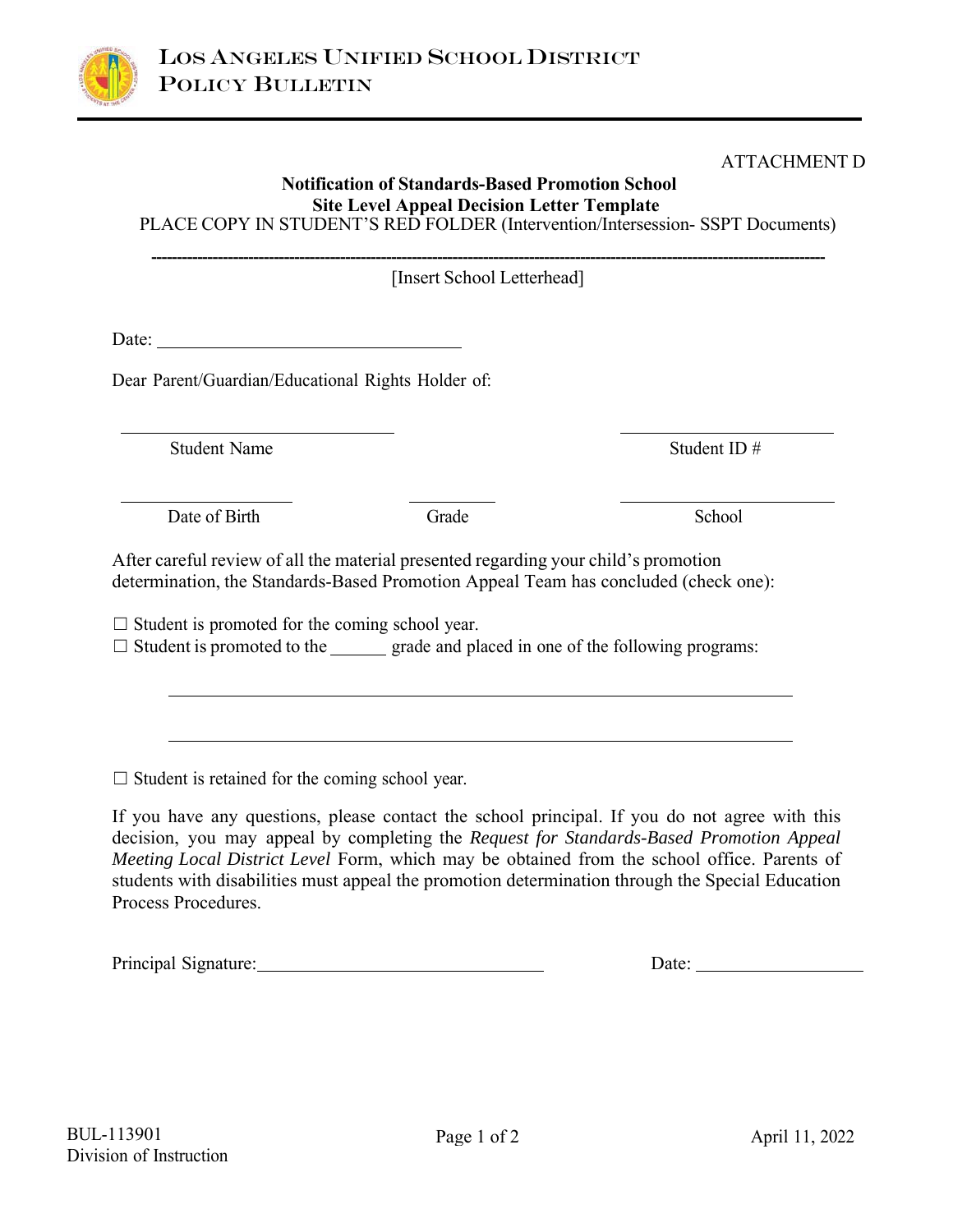

**Notificación sobre la Promoción de Grado basada en las Normas** 

|                            | [Insert School Letterhead]                                                                                                                                                            |                        |
|----------------------------|---------------------------------------------------------------------------------------------------------------------------------------------------------------------------------------|------------------------|
| Fecha:                     |                                                                                                                                                                                       |                        |
|                            | Estimado(a) padre/tutor/titular de los derechos educativos de:                                                                                                                        |                        |
| Nombre del Estudiante      |                                                                                                                                                                                       | Núm. de ID estudiantil |
| Fecha de Nacimiento        | Grado                                                                                                                                                                                 | Escuela                |
|                            | Tras analizar minuciosamente todo el material que se presentó sobre la determinación de<br>promoción de grado de su hijo(a), el Equipo de Apelaciones sobre la Promoción de Grado     |                        |
| concluyó que (marcar uno): | $\Box$ El estudiante será promovido al siguiente grado en el año escolar entrante.<br>□ El estudiante será promovido al __ grado y se le colocará en uno de los siguientes programas: |                        |

*de Grado basada en las Normas Académicas – a nivel distrital -* la cual se podrá obtener en la oficina de la escuela. Los padres de estudiantes con discapacidades deberán apelar la determinación de promoción de grado mediante los procesos de educación especial.

Firma del Director(a) Firma del Director(a) Fecha: Fecha: Fecha: Fecha:

ANEXO D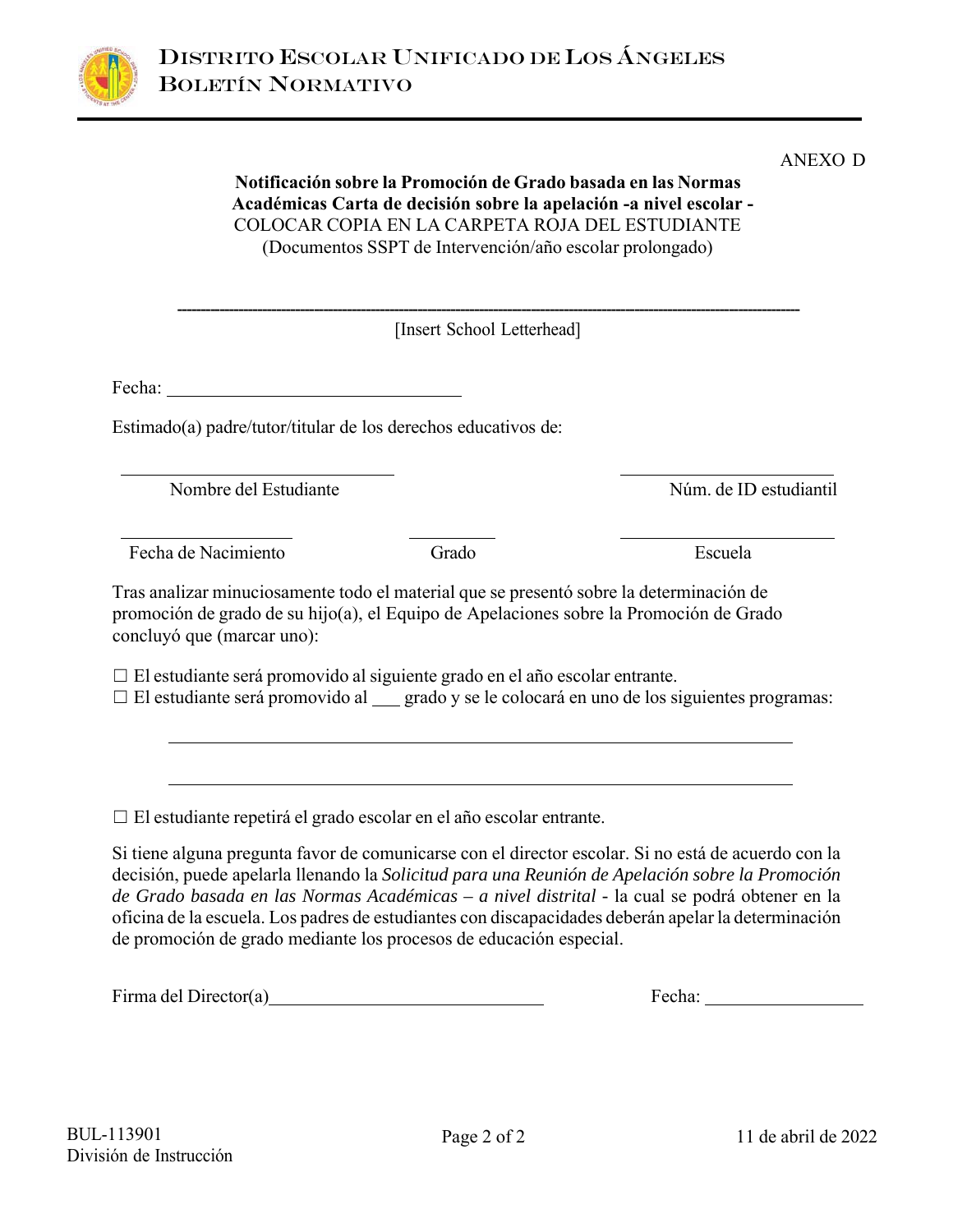

## ATTACHMENT E

| Parent/Guardian/Educational Rights Holder Request for Standards-Based<br><b>Promotion Local District Level Appeal Meeting Letter Template</b>                                                                                  |                            |                                                                                                                                                                                                                                                           |  |  |
|--------------------------------------------------------------------------------------------------------------------------------------------------------------------------------------------------------------------------------|----------------------------|-----------------------------------------------------------------------------------------------------------------------------------------------------------------------------------------------------------------------------------------------------------|--|--|
| Date: $\frac{1}{\sqrt{1-\frac{1}{2}} \cdot \frac{1}{2}}$                                                                                                                                                                       |                            |                                                                                                                                                                                                                                                           |  |  |
|                                                                                                                                                                                                                                |                            |                                                                                                                                                                                                                                                           |  |  |
|                                                                                                                                                                                                                                | Grade: $\_\_\_\_\_\_\_\_\$ |                                                                                                                                                                                                                                                           |  |  |
| Parent/Guardian/Educational Rights Holder Name: _________________________________                                                                                                                                              |                            |                                                                                                                                                                                                                                                           |  |  |
| Phone: Email: Email: Email: Email: Email: Email: Email: Email: Email: Email: Email: Email: Email: Email: Email: Email: Email: Email: Email: Email: Email: Email: Email: Email: Email: Email: Email: Email: Email: Email: Email |                            |                                                                                                                                                                                                                                                           |  |  |
|                                                                                                                                                                                                                                |                            |                                                                                                                                                                                                                                                           |  |  |
| I request a Standards-Based Promotion Appeal meeting for the following reason(s):                                                                                                                                              |                            |                                                                                                                                                                                                                                                           |  |  |
|                                                                                                                                                                                                                                |                            | ,我们也不会有一个人的事情。""我们的人们,我们也不会有一个人的人,我们也不会有一个人的人,我们也不会有一个人的人,我们也不会有一个人的人,我们也不会有一个人的<br>第一百一十一章 我们的人,我们的人们的人们,我们的人们的人们的人们,我们的人们的人们的人们,我们的人们的人们,我们的人们的人们,我们的人们的人们,我们的人们的人<br>,我们也不能会有一个人的事情。""我们的人,我们也不能会有一个人的人,我们也不能会有一个人的人,我们也不能会有一个人的人。""我们的人,我们也不能会有一个人的人, |  |  |
|                                                                                                                                                                                                                                |                            | ,我们也不会有什么。""我们的人,我们也不会有什么?""我们的人,我们也不会有什么?""我们的人,我们也不会有什么?""我们的人,我们也不会有什么?""我们的人                                                                                                                                                                          |  |  |
| Signature of Parent/Guardian                                                                                                                                                                                                   |                            | Date                                                                                                                                                                                                                                                      |  |  |
| □ I will need a translator the ____________________________language.                                                                                                                                                           |                            |                                                                                                                                                                                                                                                           |  |  |
| I further understand that the decision at the Local District level is final.                                                                                                                                                   |                            |                                                                                                                                                                                                                                                           |  |  |

Parents of students with disabilities must appeal the promotion determination through the Special Education Process Procedures. Please return this form to the Principal within ten (10) days. The Local District Superintendent or designee will contact the Parent(s)/guardian(s)/educational rights holder(s) with the date, time, and location for the Standards-Based Promotion Local District Appeal Meeting.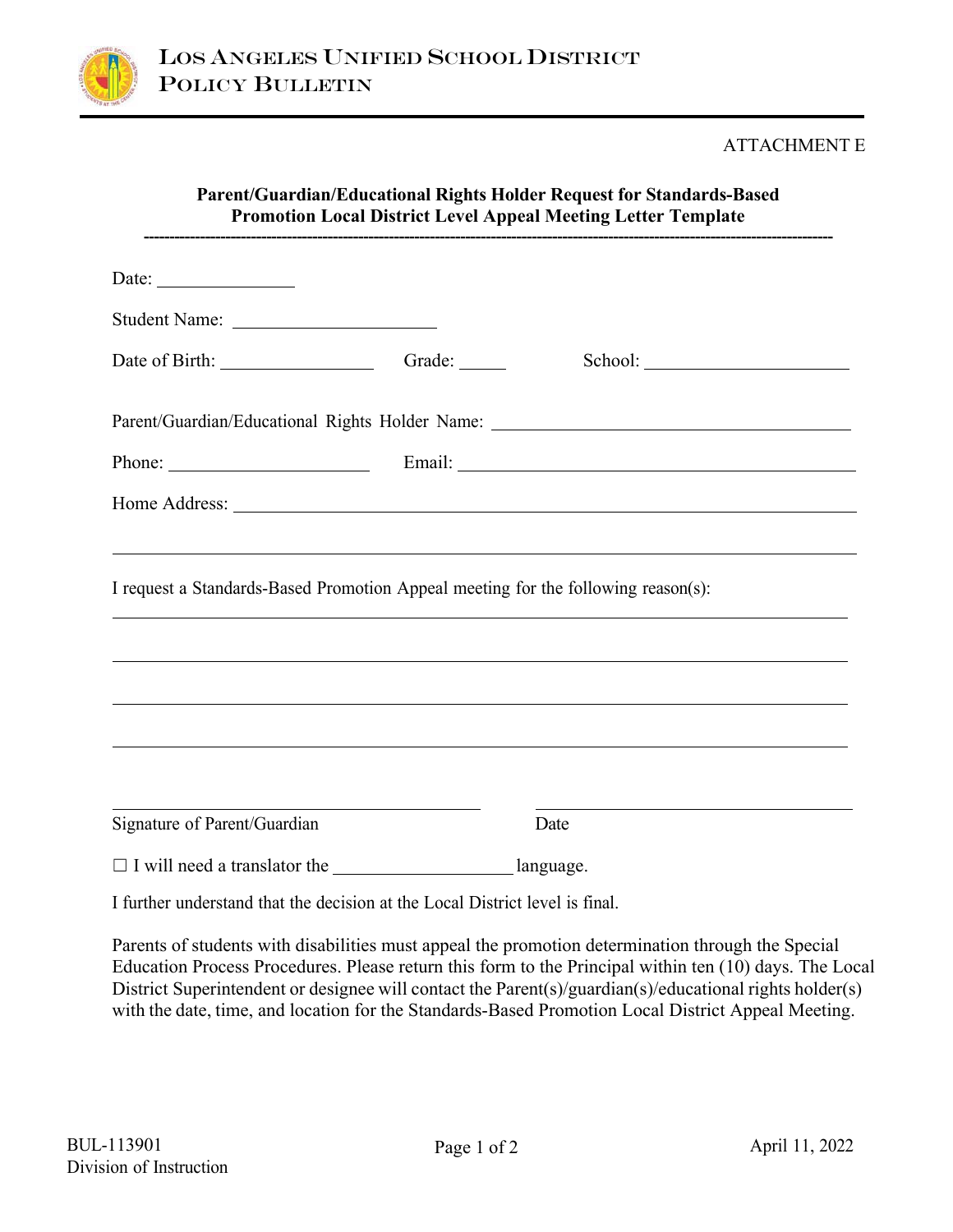

#### ANEXO E

|                       |                                                                                                                       | Fecha de Nacimiento: Grado escolar: Escuela: Escuela:                                     |
|-----------------------|-----------------------------------------------------------------------------------------------------------------------|-------------------------------------------------------------------------------------------|
|                       |                                                                                                                       | Nombre del padre/tutor/titular de los derechos educativos: ______________________         |
|                       |                                                                                                                       | Correo-E:                                                                                 |
|                       |                                                                                                                       |                                                                                           |
|                       |                                                                                                                       |                                                                                           |
|                       |                                                                                                                       |                                                                                           |
|                       |                                                                                                                       | Solicito una reunión de Apelación sobre la Promoción de Grado por el siguiente motivo(s): |
|                       |                                                                                                                       |                                                                                           |
|                       |                                                                                                                       | ,我们也不能会有一个人的事情。""我们的人们是不是我们的人,我们也不能会有一个人的人,我们也不能会有一个人的人,我们也不能会有一个人的人,我们也不能会有一个人的人         |
|                       |                                                                                                                       |                                                                                           |
|                       |                                                                                                                       |                                                                                           |
|                       |                                                                                                                       |                                                                                           |
| Firma del padre/tutor | <u> 1989 - Johann Barbara, martin amerikan basar dan basa dan basar dan basar dalam basa dalam basa dalam basa da</u> | Fecha                                                                                     |

Los padres de estudiantes con discapacidades deberán apelar la determinación de promoción de grado mediante los procesos de educación especial. Favor de entregar este formulario al Director(a) dentro del plazo de (10) días. El Superintendente del Distrito Local o administrador designado se pondrán en contacto con el padre(s)/tutor(es)/titular(es) de los derechos educativos del estudiante con la fecha, la hora, y el lugar para la Reunión de Apelación en el Distrito Local sobre la Promoción de Grado basada en las Normas Académicas.

.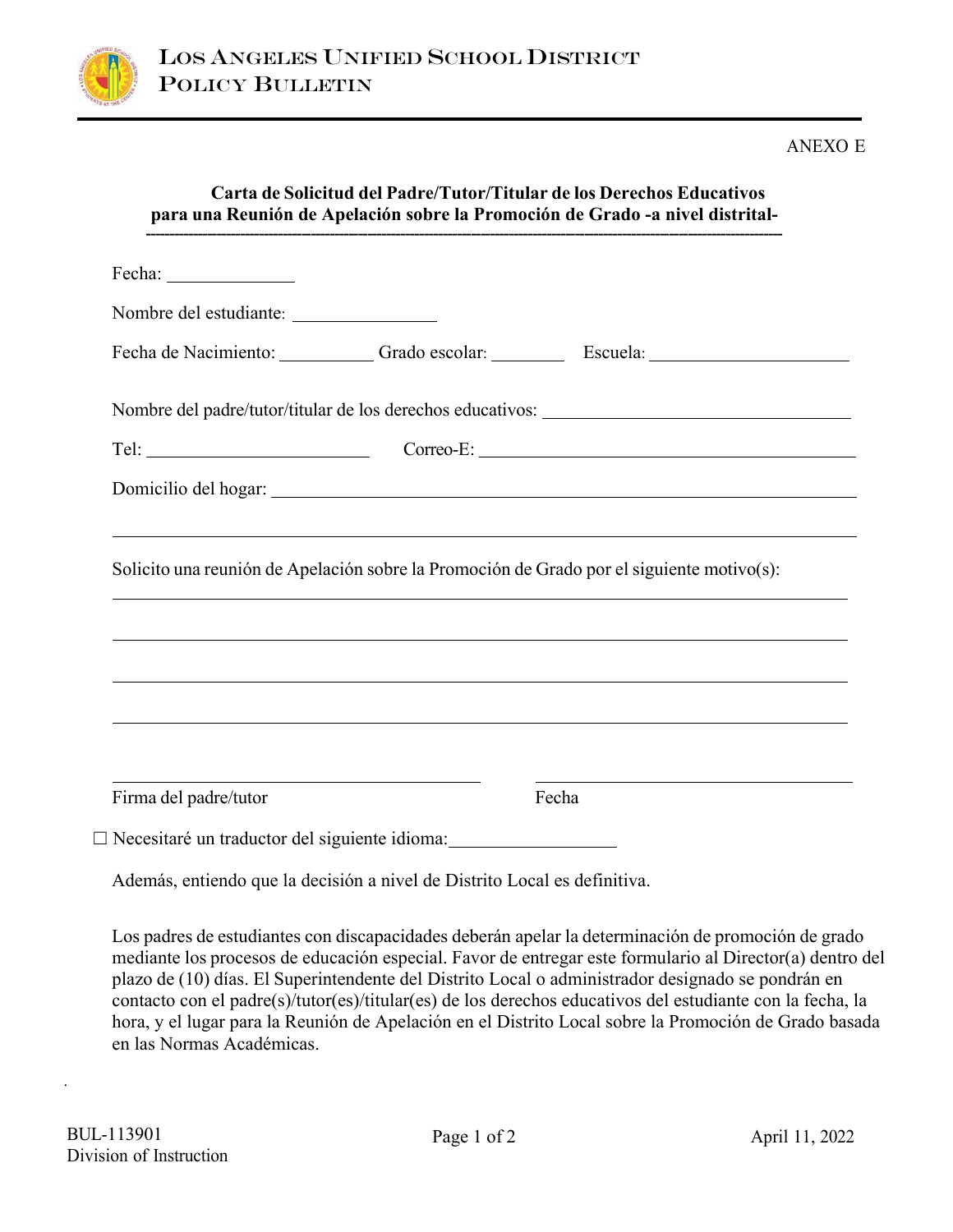

## ATTACHMENT F

| <b>Notification of Standards-Based Promotion</b><br>Local District Level Appeal Decision Letter Template<br>School Office: PLACE COPY IN STUDENT'S RED FOLDER<br>(Intervention/Intersession-SSPT Documents) |                                                                                                                                                                                                                                |  |  |  |
|-------------------------------------------------------------------------------------------------------------------------------------------------------------------------------------------------------------|--------------------------------------------------------------------------------------------------------------------------------------------------------------------------------------------------------------------------------|--|--|--|
| [Insert Local District Letterhead]                                                                                                                                                                          |                                                                                                                                                                                                                                |  |  |  |
| Date:                                                                                                                                                                                                       |                                                                                                                                                                                                                                |  |  |  |
|                                                                                                                                                                                                             | Dear Parent/Guardian/Educational Rights Holder of: Student Name                                                                                                                                                                |  |  |  |
|                                                                                                                                                                                                             |                                                                                                                                                                                                                                |  |  |  |
|                                                                                                                                                                                                             | Date of Birth: Camerander Caracter Caracter Caracter Caracter Caracter Caracter Caracter Caracter Caracter Caracter Caracter Caracter Caracter Caracter Caracter Caracter Caracter Caracter Caracter Caracter Caracter Caracte |  |  |  |
| the Local District's final decision regarding your Standards-Based Promotion Appeal has<br>concluded:                                                                                                       | After careful review of all the material presented regarding your child's promotion determination,                                                                                                                             |  |  |  |
| $\Box$ Student is promoted for the coming school year.<br>$\Box$ Student is promoted to the $\Box$ grade and place in one of the following programs:                                                        |                                                                                                                                                                                                                                |  |  |  |
| $\Box$ Student is retained for the coming school year.                                                                                                                                                      | <u> 1989 - Johann Stoff, amerikansk politiker (d. 1989)</u>                                                                                                                                                                    |  |  |  |
| A copy of this form has been forwarded to your child's school.                                                                                                                                              | If you have any questions, please contact the Local District _________________________.                                                                                                                                        |  |  |  |
|                                                                                                                                                                                                             | Local District Superintendent/Designee Signature                                                                                                                                                                               |  |  |  |

c: School Principal